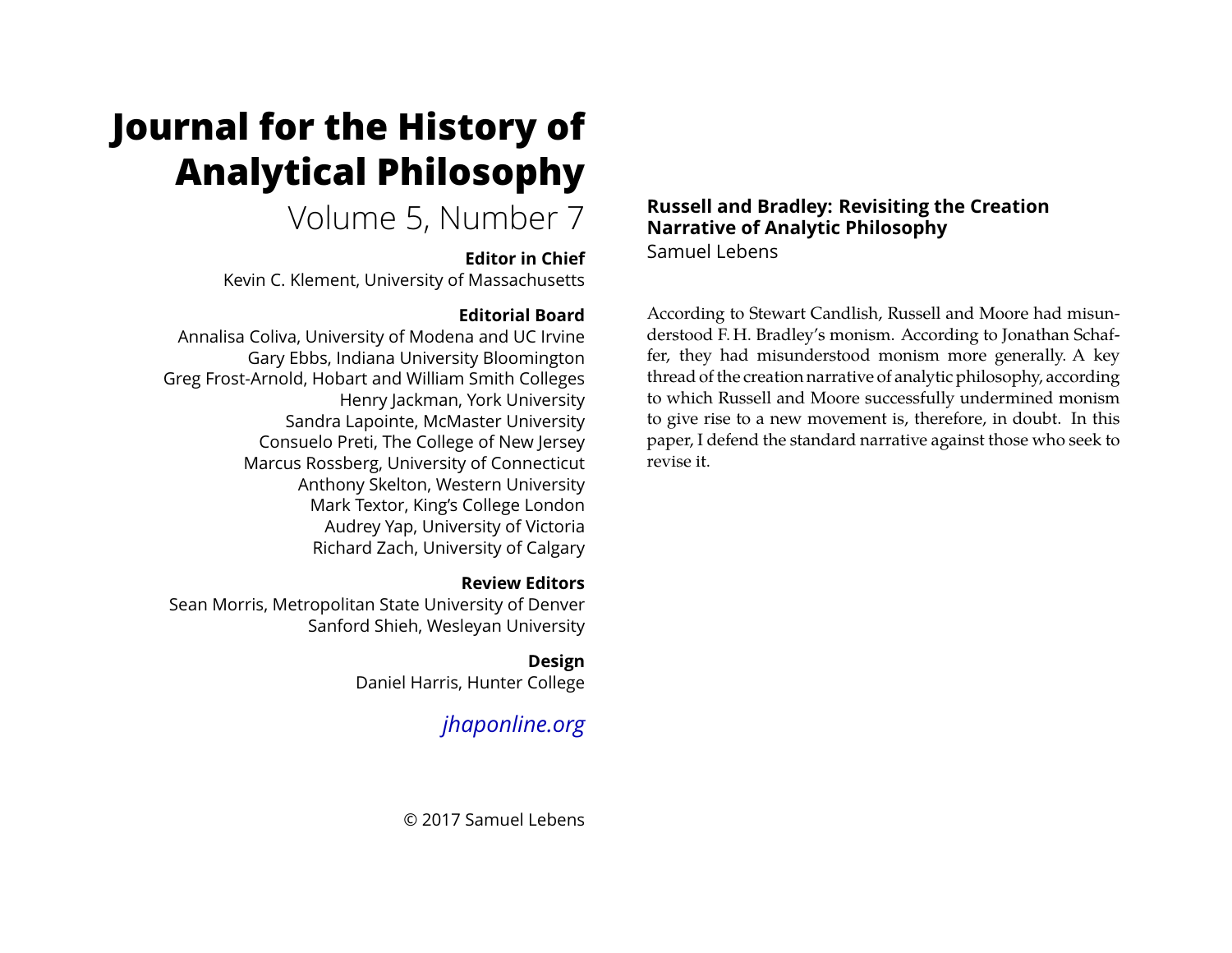# **Russell and Bradley: Revisiting the Creation Narrative of Analytic Philosophy**

# Samuel Lebens

#### **1. Introduction**

The birthdate of analytical philosophy isn't all that easy to pinpoint. Was Bernard Bolzano the first analytical philosopher (see [Künne, Siebel and Textor 1997\)](#page-20-0)? Was Hermann Lotze?<sup>[1](#page-1-0)</sup> These questions depend, in large part, upon how we might think to define 'analytic philosophy'. One thing, however, is clear. When G. E. Moore and Bertrand Russell rebelled against the dominant idealistic philosophy that they had been taught at Cambridge their rebellion gave rise to the first flush of English-speaking analytic philosophy. Moreover, their enthusiasm, vigour, and ingenuity, coupled with Russell's sometimes dazzling rhetoric and polemical verve, gave the movement the momentum that would one day make it the dominant form of philosophy in the English-speaking world.

Russell and Moore subjected the tradition of British Idealism to a barrage of probing criticisms. Some of their criticisms focussed upon the *idealism* of the British idealists, and their related theories of meaning and content. Some of those criticisms focussed more squarely upon the *monism* of (some of) the British Idealists. Their attack, and its success, has become a central part of the story that analytic philosophers tell themselves about the rise to dominance of their intellectual tradition.

In recent years, questions have arisen as to how successful their critique of monism really was. Consequently, a central

strand of the creation narrative of analytic philosophy has come under threat. In this paper, I seek to respond to those questions and to defuse that threat.[2](#page-1-1)

Russell and Moore's attack on monism focussed, in large part, upon the doctrine of internal relations. In [§2,](#page-2-0) I will explain, in broad outline, how that doctrine has been understood. In [§3,](#page-4-0) I will lay out Jonathan Schaffer's reasons for thinking that a *different* interpretation of the doctrine could give rise to a much more plausible form of monism.

Russell and Moore were fixated with what Schaffer calls 'existence monism', when they should have taken care to respond to the more *plausible* doctrine that Schaffer calls 'priority monism'. In [§4,](#page-6-0) I lay out Schaffer's historical case for thinking that Russell and Moore had uncharitably misinterpreted the entire monistic school, which was—according to Schaffer—overwhelmingly dominated by priority monism over existence monism.

In [§5,](#page-6-1) I leave Schaffer behind in order to focus on a more accurate picture of F. H. Bradley's monism. Bradley was the most

<span id="page-1-0"></span><sup>&</sup>lt;sup>1</sup>It is sometimes argued that Lotze was of seminal importance in the birth of analytical philosophy, even if this influence was somewhat subconscious [\(Sluga 1980;](#page-20-1) [Gabriel 2002;](#page-20-2) [Milkov 2000\)](#page-20-3).

<span id="page-1-1"></span><sup>2</sup>No complete study of revisions to the standard account can omit Peter Hylton's majestic *Russell, Idealism and the Emergence of Analytic Philosophy* [\(1990\)](#page-20-4). This paper doesn't claim to be a complete study. First of all, I'm interested here, specifically, in the detailed arguments that Moore and Russell levelled against Bradley. Hylton doesn't actually give these arguments much of a detailed treatment. Indeed, he excuses himself for this omission, writing that 'the reaction against [Bradley's] views by Moore and Russell does not at all depend on detailed difficulties of [Bradley's] view, but is rather a wholesale rejection of its most general outline' [\(1990,](#page-20-4) 7–8). This, I think, is a fair assessment, but Moore and Russell still went to the trouble of *formulating* detailed arguments (alongside their more wholesale rejection). This paper is *about* those arguments. Secondly, when Hylton *is* most critical of Moore and Russell's attack on Bradley, it has little to do with their attack on *monism*, but with Moore's rejection of Bradley's related theory of content and meaning (although see note [16,](#page-11-0) below). To Hylton's mind, Moore's rejection of Bradley's theory of meaning presupposes 'the essential point at stake between [Moore] and the Idealists' [\(1990,](#page-20-4) 133). I defend Moore against this accusation *elsewhere* [\(Lebens 2017,](#page-20-5) chap. 2), but in *this* paper, I focus only on Russell and Moore's attack on Bradley's *monism*, and the way that that attack has been received. For these reasons, this paper doesn't involve very much critical engagement with Hylton's important book.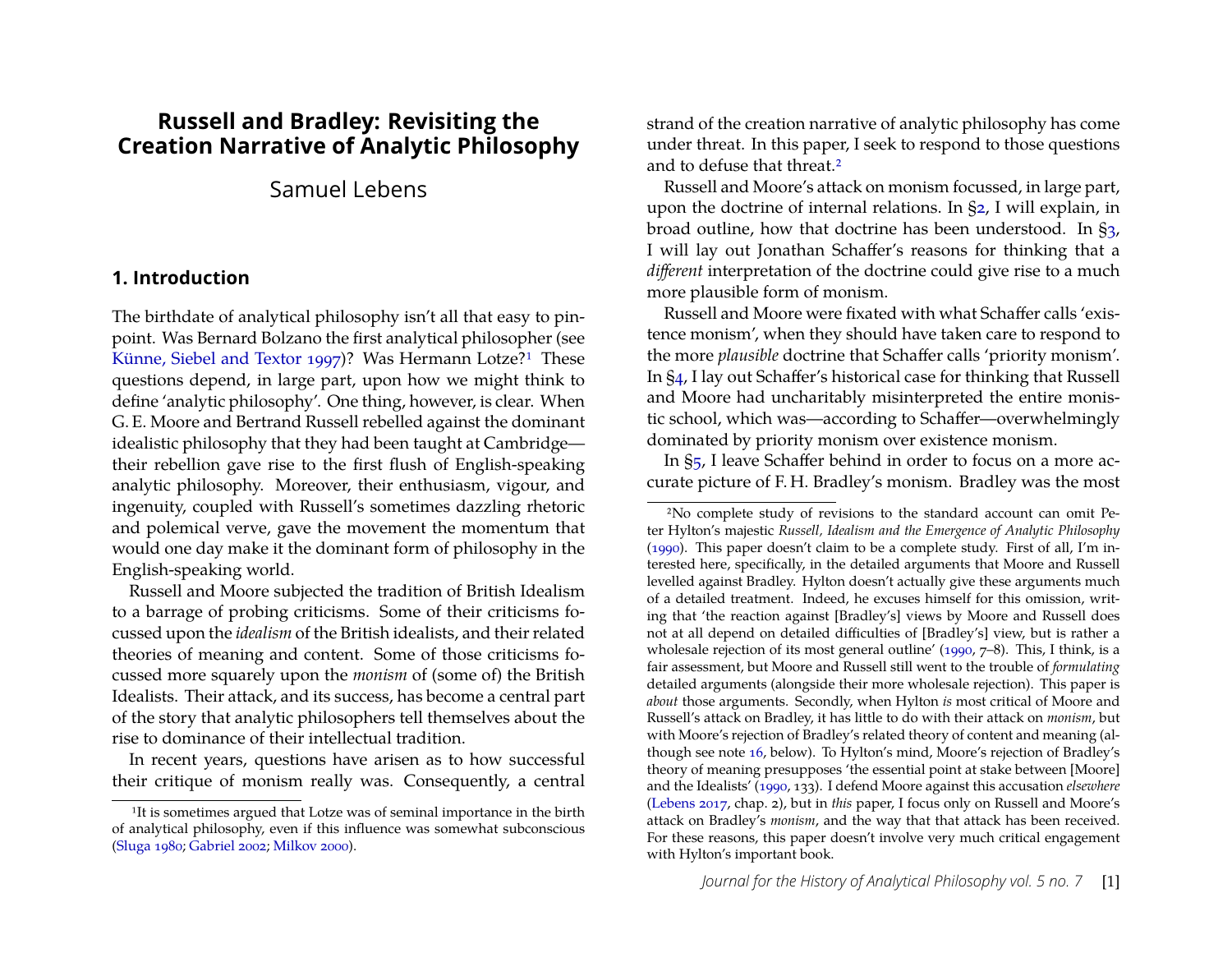prominent British Idealist at the time of Russell and Moore's revolt. I present Stewart Candlish's reading of Bradley, according to which he never really asserted the doctrine of internal relations as true, but presented it as something of a pedagogic tool. Consequently, Candlish accuses Russell and Moore of attacking Bradley for commitment to a position he never really held.

By the time we reach [§6,](#page-10-0) the traditional picture should be in tatters. Schaffer will have helped us to see that, fairly interpreted, the doctrine of internal relations *doesn't* lead to unsightly existence monism, but to a plausible priority monism. We will have seen that Russell and Moore failed even to *engage* with the dominant monistic tradition that they are standardly said to have vanquished. Furthermore, Candlish will have helped us to see that F. H. Bradley, their principal opponent, didn't even endorse a principle of internal relations to begin with.

In §[§6,](#page-10-0) [7](#page-12-0) and [8,](#page-15-0) we will begin to put the pieces back together. I first turn our attention to a closer reading of Russell's and Moore's *actual* criticisms of Bradley. We shall find that, in truth, if Candlish has got his Bradley right, then Moore and Russell didn't misunderstand him at all. Readers may notice that in  $\S_5$ , I present Bradley predominantly through the eyes of Candlish, with only a cursory effort to substantiate his reading. This is intentional. My argument could be phrased as follows: *if* Candlish got his Bradley right, then he is wrong to think that Moore and Russell had got him wrong! In order to bolster Russell's attack on Bradley's monism, I also spend some time responding to Bradley's own detailed defence.

In [§9,](#page-17-0) we shall find that Candlish's understanding of Bradley undermines Schaffer's reading of historical monists. It raises the strong possibility that most of them, if not all of them were, as Russell and Moore took them to be, existence monists all along.

In short, this paper seeks to restore to health a key and standard thread within analytic philosophy's own understanding of its birth—a narrative that Schaffer calls a 'creation myth' [\(Schaf-](#page-20-6) [fer 2010b,](#page-20-6) 341). I defend that narrative with the claims that (a) Russell and Moore had understood Bradley's philosophy at least as well as their critics, (b) that they had correctly charted how, so understood, it gives rise to existence monism, (c) that they had diagnosed devastating weaknesses with the view, and that (d) they were probably right to think that existence monism (rather than priority monism) was the regnant school to be deposed.

#### <span id="page-2-0"></span>**2. The Doctrine of Internal Relations**

According to the standard narrative, Bradley's monism, and the monism of the British Idealists in general, amounts to the claim that there exists only one thing. Following Jonathan Schaffer, I'll call this view 'existence monism'. Schaffer summarises the view as follows [\(Schaffer 2010b,](#page-20-6) 341): 'On such a view there are no particles, pebbles, planets, or any other proper parts to the world. There is only a seamless Parmenidean whole.'

This form of monism is said to have followed from the doctrine of internal relations. Schaffer criticises Russell and Moore for seizing upon the least charitable possible reading of what the idealists could have meant by 'internal relation.' This least charitable reading is what Schaffer calls the internal*essential* conception of internal relations, according to which, 'an internal relation is essential to its relata' [\(2010b,](#page-20-6) 349). More formally, Schaffer defines an internal*essential* relation as follows:

(*Internalessential*) *R* is internal  $=$ <sub>*df*</sub> ( $\forall$ *x*<sub>1</sub>) . . . ( $\forall$ *x*<sub>*n*</sub>)(if *Rx*<sub>1</sub> . . . *x<sub>n</sub>* then necessarily  $((x_1 \text{ exists} \leftrightarrow Rx_1 \dots x_n) \& \dots \& (x_n \text{ exists} \leftrightarrow Rx_1 \dots x_n)))$ 

In other words, a relation is an internal*essential* relation if the relata it relates can't exist when not so related. This understanding of an 'internal relation' is the second of *ten* possible senses that A. C. Ewing [\(1933\)](#page-20-7) uncovers for the term 'internal relation'.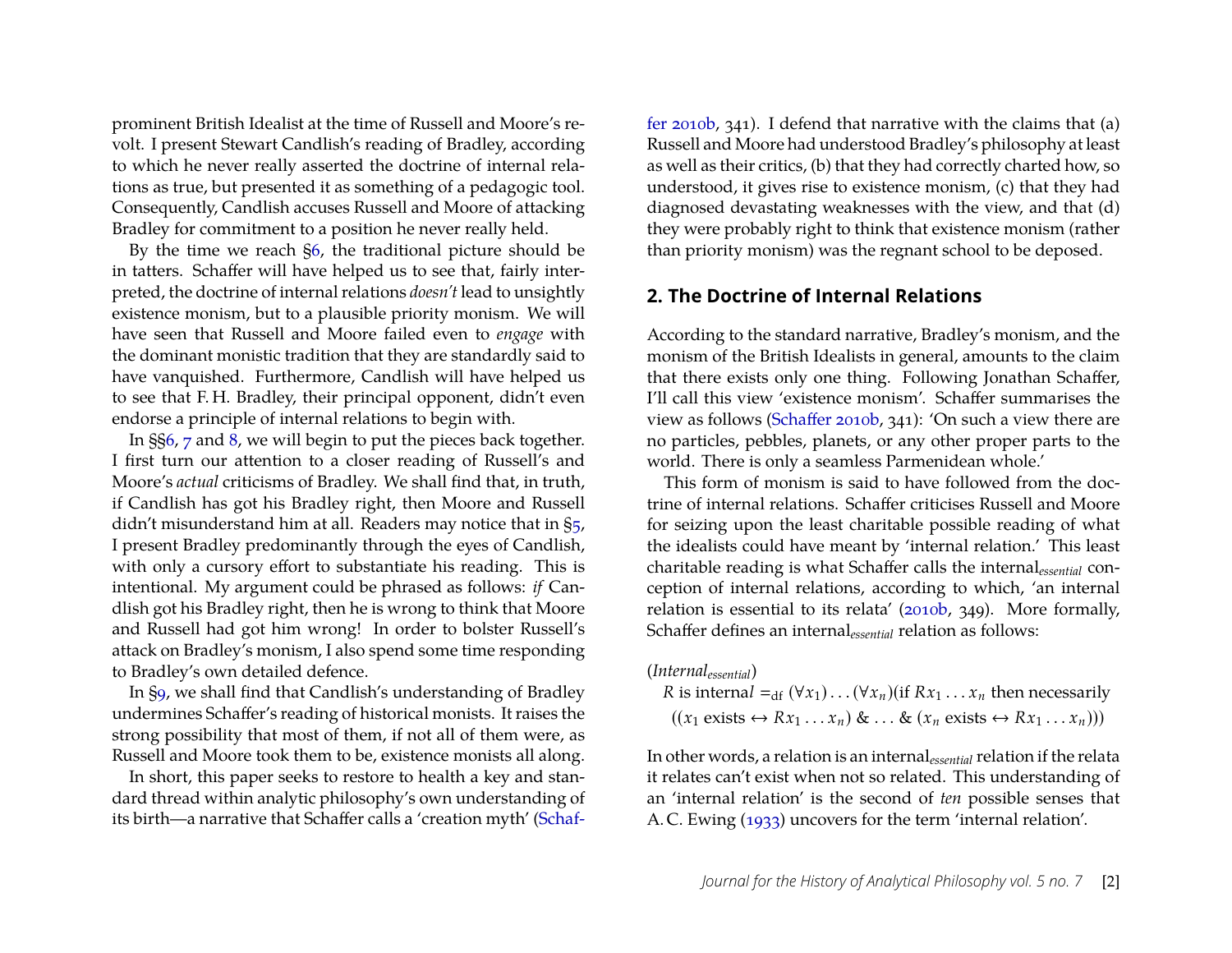Examine the following argument:

- <span id="page-3-1"></span>(i) All things are related.
- <span id="page-3-2"></span>(ii) All relations are internal*essential* relations.
- <span id="page-3-0"></span>(iii) Thus all things are internally*essentially* related.

This argument is valid. Although there are grounds for hesitation, you might think that its conclusion leads us to existence monism. According to [\(iii\),](#page-3-0) all things would be so heavily interdependent upon each other, that what really exists or fails to exist is the entire cosmos itself, whose existence is a package deal. The essential nature of each atom in this cosmos would be bound up with the essential nature of every other atom. Their natures would, so to speak, bleed into one another. The truth of [\(iii\),](#page-3-0) on this line of thought, would be a strong reason to adopt existence monism. Of course, you might think that existence monism *can't* follow from [\(i\)–](#page-3-1)[\(iii\)](#page-3-0) because they imply that *many* things exist, rather than one thing, in order to be related by internal*essential* relations. We'll come back to that point later.

The first premise, [\(i\),](#page-3-1) seems trivially true. Find me any two entities and I'll find you a relation that relates them. [\(ii\)](#page-3-2) is surely controversial. However, consider Bradley's argument against the existence of external*essential* relations [\(1897,](#page-19-0) 32–34; [1910,](#page-19-1) 179). An external*essential* relation would simply be a relation that is *inessential* to its relata. Take the following state of affairs:

#### Charles loves Camilla.

Let's assume, for the sake of argument, that *love* is an example of an external*essential* relation. Accordingly, nothing about the essence of Charles or Camilla entails that the relation *should* hold between them. So why does it? We could posit a new relation: *glue 1*. This relation would stick Charles, *love* and Camilla together. But, if *glue 1* is an external*essential* relation, then what is it about the essences of Charles and *love* and Camilla that makes it stick *them* together, when it could have stuck some other collection together? We *could* posit another external*essential* relation—*glue 2*—to stick *glue 1* to all of the other parts, but, because this new relation also has to be external*essential*, we won't be able to give an account of what it is about the essences of *glue 1*, Charles, *love*, and Camilla that makes *glue 2* stick them together. As Bradley famously put it [\(1897,](#page-19-0) 33): '[W]e are hurried off into the eddy of a hopeless process, since we are forced to go on finding new relations without end.' This is Bradley's regress. It attempts to demonstrate that external*essential* relations are unable to relate.[3](#page-3-3) All relations must therefore be internal*essential*—and thus, we already have some reason to think that Bradley really did accept premise [\(ii\).](#page-3-2)<sup>[4](#page-3-4)</sup> With the first two premises accepted, [\(iii\)](#page-3-0) can be shown to follow.

Jonathan Schaffer makes the following four claims:

- (1) To understand internal relations in terms of internality*essential*, seems to lumber the monist with an unduly strong doctrine; a more plausible doctrine of internal relations might emerge from a more sophisticated conception of an internal relation.
- (2) Bradley himself, *didn't* have a doctrine of internal relations, because he was an existence monist.<sup>[5](#page-3-5)</sup> An existence monist *can't* believe in relations at all. There are not enough things in existence, if you're an existence monist, for one thing to

<span id="page-3-3"></span><sup>&</sup>lt;sup>3</sup>You could run a similar argument against relations that are partially internal and partially external, relative to different argument places. Some entity *a* might necessarily be related by relation *R* but not necessarily to any particular *x*. The same regress would emerge when trying to stick any *x* into the externally relating argument position of *R*.

<span id="page-3-4"></span><sup>4</sup>I should note in passing: I'm far from convinced that external*essential* relations generate this regress. The external relation's ability to relate might just be brute (see [Lebens 2008](#page-20-8) and [van Inwagen 2002,](#page-20-9) 35). Indeed, Russell realises that Bradley's argument for monism seems to be motivated, at least in part, by the denial that there can be brute facts [\(Russell 1906,](#page-20-10) 40).

<span id="page-3-5"></span><sup>5</sup>See [Schaffer](#page-20-6) [\(2010b,](#page-20-6) 361, 349 n 7), although he sometimes lumps Bradley together with the priority monists [\(Schaffer 2010a,](#page-20-11) 47 n 18, n 20), but that seems to me *completely* unwarranted, as we shall see.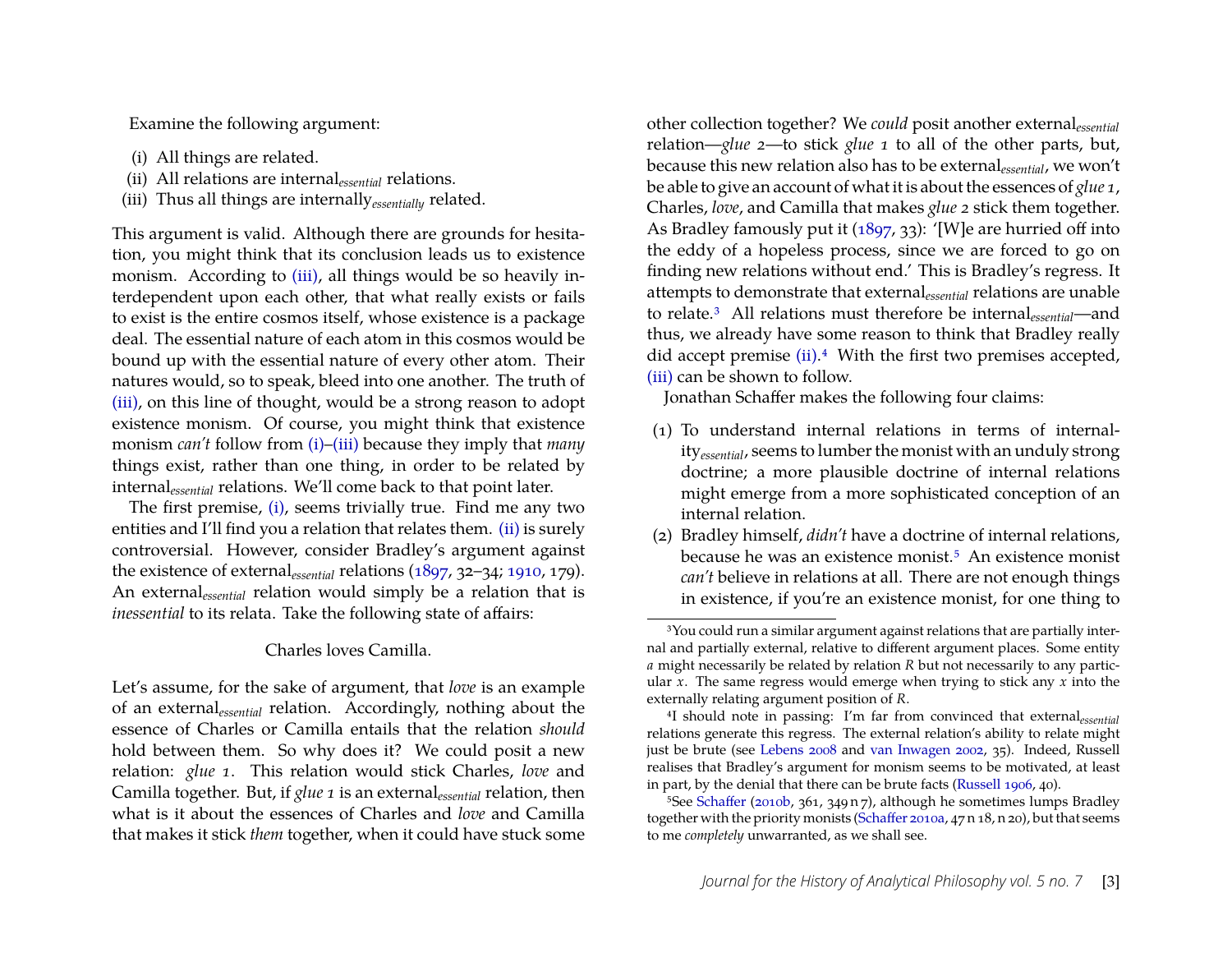stand related to another.

- (3) Notwithstanding Bradley's attack on external relations, the monist can secure her monism *without* denying the existence of external relations.
- (4) Monism doesn't always have to be existence monism—there is another variety of monism that many of the idealists conceivably held but that Russell and Moore ignore.

For all of these reasons, Schaffer claims that Russell and Moore had been unduly harsh to the monistic tradition. They had failed to engage with it, yet alone to vanquish it. In the next two sections, I explore Schaffer's candidate for a more plausible form of monism, and then its claim to being a true representation of the majority of the monistic school.

## <span id="page-4-0"></span>**3. Schaffer's Priority Monism**

Disregard internal*essential* relations. Imagine some other notion of internality; let's just call it internality*x*. Examine the following argument schema:

- <span id="page-4-1"></span>(iv) All things are related by relation *R*.
- <span id="page-4-4"></span>(v)  $R$  is an internal<sub>r</sub> relation.
- <span id="page-4-2"></span>(vi) Thus all things are internally*<sup>x</sup>* related.

As Schaffer [\(2010b,](#page-20-6) 361) points out, 'Schema [\(iv\)](#page-4-1)[–\(vi\)](#page-4-2) yields the same conclusion as schema [\(i\)–](#page-3-1)[\(iii\)](#page-3-0) [if you ignore the subscripted text], but allows that there can be external relations. It only requires there to be at least one internal relation, pervasive enough to connect all things.'

Schaffer develops a form of monism that he calls *priority monism*. He thinks that priority monism is more plausible than existence monism, and thus that where possible, the principle of charity demands that we interpret monists as priority monists [\(Schaffer 2010a,](#page-20-11) 66).

Priority monism doesn't deny that many things exist; it merely insists that they are grounded by, and that their existence is explained by, the existence of the whole cosmos; the whole cosmos is the one and only fundamental concretum that grounds all other concreta. Priority pluralism, by contrast, holds that certain particles or atoms are fundamental and that metaphysical explanation snakes up from *them* [\(Schaffer 2010a,](#page-20-11) 31–32). Schaffer [\(2010b\)](#page-20-6) examines a number of metaphysical doctrines, each of which has a certain appeal among a number of contemporary philosophers. He argues that each of those doctrines should give rise to priority monism, utilising the argument schema [\(iv\)–](#page-4-1)[\(vi\).](#page-4-2)

If, indeed, there is a plausible form of monism on offer, and if this form of monism had already been advanced by the time of Russell and Moore's revolt, then this might serve to undermine the standard account, according to which Russell and Moore effectively repudiated monism *tout court*. By way of example, let's examine one of the plausible metaphysical doctrines that could lead a person to priority monism:

<span id="page-4-3"></span>(A) the conjunction of causal essentialism (which is the doctrine that entities bear their causal powers and liabilities essentially) with determinism, and a single, causally interconnected cosmos

Assume, for instance, the truth of Big Bang cosmology:

For any two given actual concrete objects *a* and *b*, there will be a causal path running from an event in which *a* features back to the Big Bang, and then from the Big Bang forward to an event in which *b* features. In the Big Bang cosmology, *everything* is a fragment of one primordial explosion. [\(Schaffer 2010b,](#page-20-6) 362)

Given the doctrine of causal essentialism—*a* and *b* are essentially bound up in the exact place in the causal path that runs to them from the Big Bang. Accordingly, they can lay a claim to being internally related, not by an internal*essential* relation, but by what Schaffer calls an internal*constraining* relation.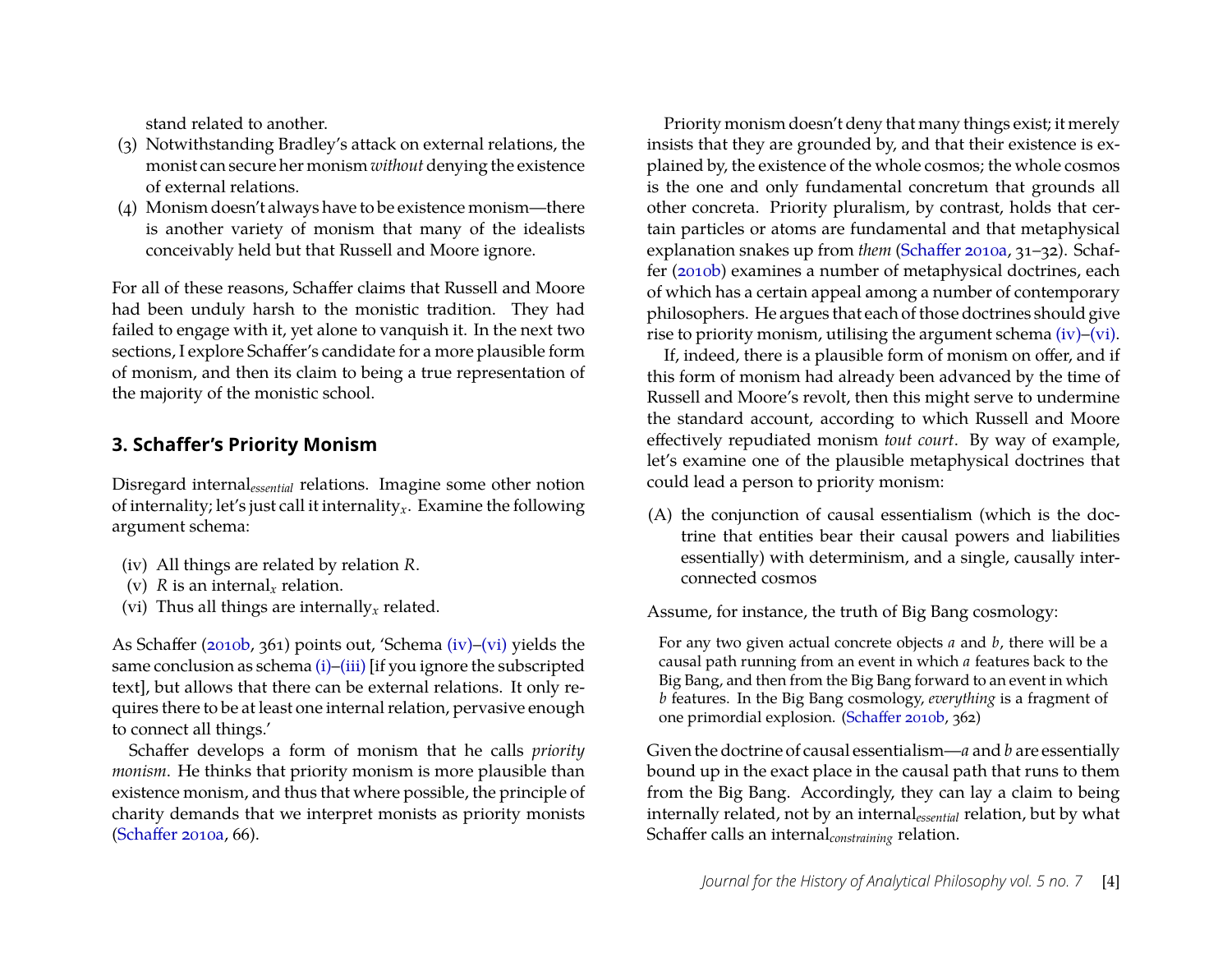Schaffer defines the notion of an internal*constraining* relation in terms of modal freedom. A relation *R* can only be an internal*constraining* relation if its holding between *x* and *y* entails that *x* and *y* are *not* modally free of one another. Schaffer doesn't define 'modal freedom', but provides us with a necessary condition, which is all that his argument requires [\(2010b,](#page-20-6) 352). He tells us that *x* and *y* are modally free of one another only if, 'for any way that *x* can be, and for any way that *y* can be, there is a metaphysically possible world *w* in which *x* and *y* are each these respective ways (barring co-location, and leaving the rest of the world as is).'

Given doctrine [\(A\)](#page-4-3) and the assumption of a Big Bang cosmology, the argument schema [\(iv\)–](#page-4-1)[\(vi\)](#page-4-2) gets filled out as follows:

- (iv) All things are related by causal connection.
- (v) Causal connection is an internal*constraining* relation.
- <span id="page-5-0"></span>(vi) Thus all things are internally*constraining* related.

The internal relatedness of all things (even by internal*constraining* relations) could very well lead a person to priority monism. For example, take the somewhat plausible assumption that any two properly basic things ('basic' in the sense of not being grounded by anything more fundamental) will be modally free of one another if they have no overlapping parts. Then suppose, contra priority monism, that there's some concrete entity, *a*, that's a proper part of the universe but is basic. Since *a* is a proper part of the universe, it falls short of being coextensive with the entire universe. This means that there must be something (or some things) left over, in the universe, after we've discounted *a*. Call that thing (or the mereological sum of those things) *b*. We know that *a* and *b* are not overlapping. Given our assumption, this means that they are modally free of one another. But, this contradicts with the conclusion of [\(vi\),](#page-5-0) that there are no two things in the cosmos that are modally free of one another.

All things in the universe are related by an internal*constraining* relation. So, we can now conclude that there can be nothing

like *a*. In other words: there can be no proper part of the universe that is basic. But there must be *something* basic, otherwise the non-fundamental things of this world would have no ultimate foundation. Having ruled out proper parts of the universe to play the role of the universe's foundation, the only remaining contender is the universe itself. This is just what priority monism claims. So, we have an argument from [\(vi\)](#page-5-0) to priority monism. Schaffer has other arguments, relying upon different assumptions, but we shan't explore them here. My purpose was merely to get the view, and some of its motivation, on the table.

For our purposes, Schaffer's point is that there is a more plausible form of monism than existence monism, in the shape of priority monism. Furthermore, the doctrine of internal relations doesn't have to be understood in terms of the second premise of the argument [\(i\)](#page-3-1)[–\(iii\).](#page-3-0) The doctrine of internal relations could be as tame as the conjunction of premises  $(iv)$  and  $(v)$  in the argument schema [\(iv\)](#page-4-1)[–\(vi\).](#page-4-2) That schema doesn't deny that external relations *exist*, and it doesn't contend that *all* relations are internal*essential*.

According to Schaffer, Bradley—unlike most thinkers in the monistic tradition—was an existence monist [\(Schaffer 2010b,](#page-20-6) 361, 349 n 7).[6](#page-5-1) Consequently, he didn't subscribe to the doctrine of internal relations under *any* interpretation. Instead, he subscribed to the unreality of *all* relations, for there aren't enough entities in Bradley's ontology for relations of any sort to get going at all.

Indeed, Schaffer would probably question my earlier con-tention that [\(i\)](#page-3-1)[–\(iii\)](#page-3-0) leads us naturally to existence monism. Existence monism can't accept that there are multiple things to stand related by internal relations. Just because Bradley attacks

<span id="page-5-1"></span><sup>&</sup>lt;sup>6</sup>Schaffer tells me, in personal correspondence, that now, his more considered view on Bradley is that he thinks reality must be unified and harmonious, and must somehow integrate all the many appearances, but that he is ultimately sceptical that the human mind can fathom how this is done.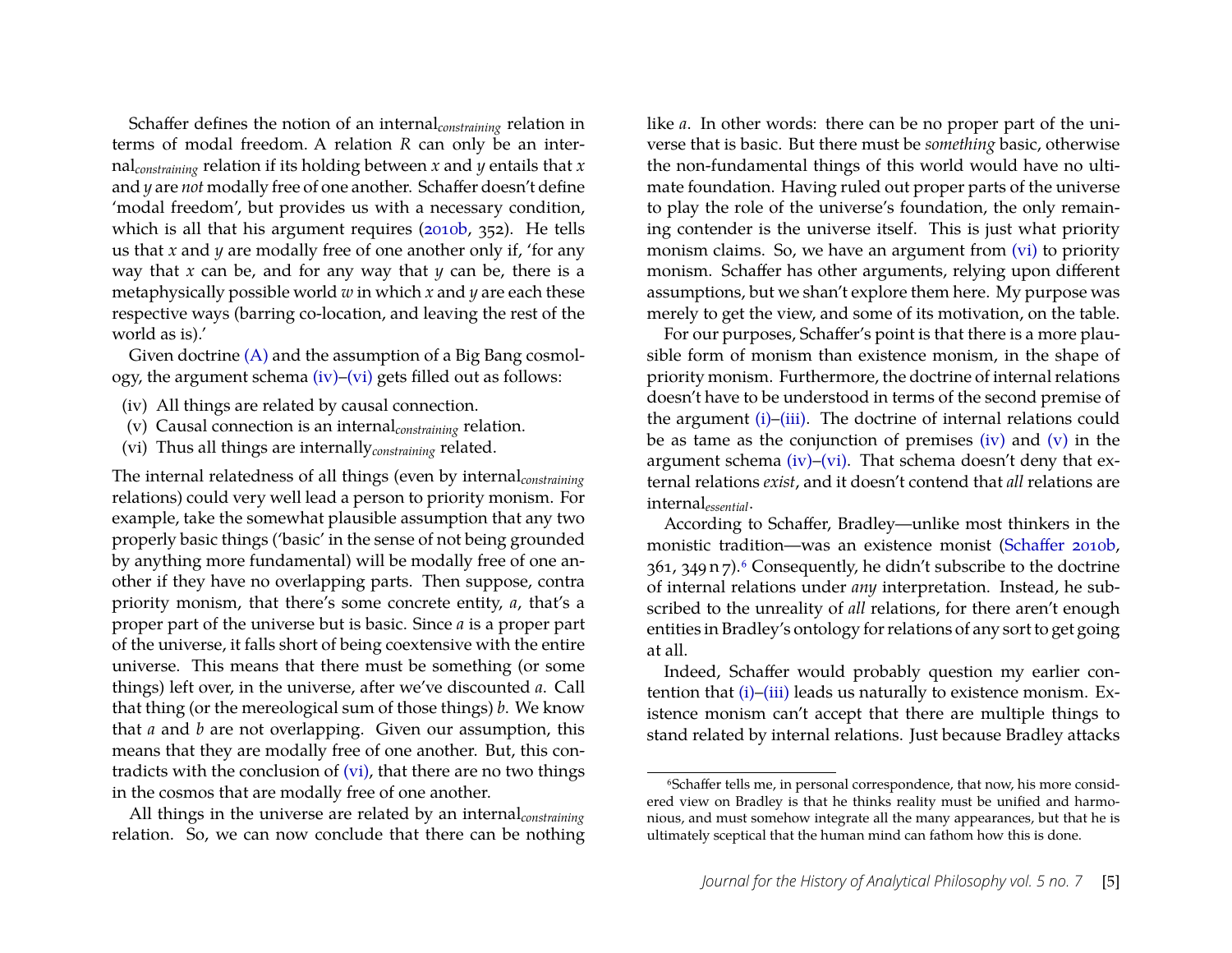external*essential* relations, we shouldn't think him committed to the existence of internal*essential* relations.[7](#page-6-2) This leads to one of Schaffer's central criticisms of Russell and Moore, a criticism that we'll also find in the work of Candlish: Bradley *didn't* subscribe to the doctrine of internal relations, even though Russell and Moore criticise him for doing so. Schaffer goes further. According to him, Bradley's idiosyncratic form of monism wasn't even representative of the monists in general, who may well have been priority monists inspired by an argument of the form [\(iv\)–](#page-4-1) [\(vi\).](#page-4-2) Furthermore, priority monism is plausible and far from repudiated by Russell and Moore.

#### <span id="page-6-0"></span>**4. Schaffer's History**

Schaffer [\(2010a\)](#page-20-11) argues that the main threads of the idealistmonistic tradition can only really be made sense of if they're *not* interpreted as existence monists.

From Proclus all the way down to the British Idealist, Joachim, one can find monists appealing to the priority of the whole to the parts. Schaffer concludes that this doctrine is incompatible with existence monism:

For *Existence Monism* denies that there are any parts to the whole. Hence it denies that there is anything for the whole to be prior to. Thus any historical monist who claims that the whole is prior to its parts is committed to the existence of the parts, as derivative entities. [\(Schaffer 2010a,](#page-20-11) 67)

Aristotle's notion of an organic unity has it that an organism is a *substantial whole* whose organs depend upon interrelations *within* the whole. Think of a human heart. It wouldn't long remain a human heart if it wasn't part of a functioning human body. Indeed, it would quickly decompose. Many monists from Plato and Plotinus to Hegel speak of the organic unity of the cosmos as a whole. Schaffer concludes:

[O]rganic unity is incompatible with *Existence Monism* . . . [A]ny historical monist who speaks of organic unity is committed to the existence of parts to be the limbs and organs (as it were) of the cosmic body. But the notion of organic unity is a perfect fit for *Priority Monism*. Aristotle's view of the organism is that of a unified substantial whole, prior to its parts. [\(Schaffer 2010a,](#page-20-11) 68)

A related notion is that of *the world as an integrated system*, which can be found in the works of Spinoza, Royce, and Bosanquet. Schaffer concludes:

The idea of the cosmos as an integrated system is incompatible with *Existence Monism*. For *Existence Monism* denies that there is anything other than the cosmos. Hence it denies that there are any things to be integrated into the cosmos. Thus any historical monist who claims that the cosmos is an integrated system is committed to the existence of the parts, as what are integrated in the whole. [\(Schaffer 2010a,](#page-20-11) 69)

Bradley aside, the main threads of the monistic tradition from ancient times to the work of contemporaries of Bradley, like Joachim and Bosanquet, all point against existence monism and towards priority monism—so Schaffer argues. To the extent that Russell and Moore took Bradley to be representative of monism in general, they did a great disservice to the tradition (especially since priority monism is so much more plausible than existence monism).

# <span id="page-6-1"></span>**5. Bradley's Monism**

What we've established so far, with Schaffer's help, is that the doctrine of internal relations doesn't have to be absurd. It all depends upon the sort of internal relation you're talking about. Moreover, monism doesn't have to be existence monism. In most historical cases, it hasn't been. But Schaffer *is* willing to accept

<span id="page-6-2"></span><sup>7</sup>Indeed, Bradley labelled it 'ludicrous' and 'an obvious, if perhaps a natural mistake' to take his attack upon external relations to be the adoption of the doctrine of internal relations [\(Bradley 1935,](#page-19-2) 642–43).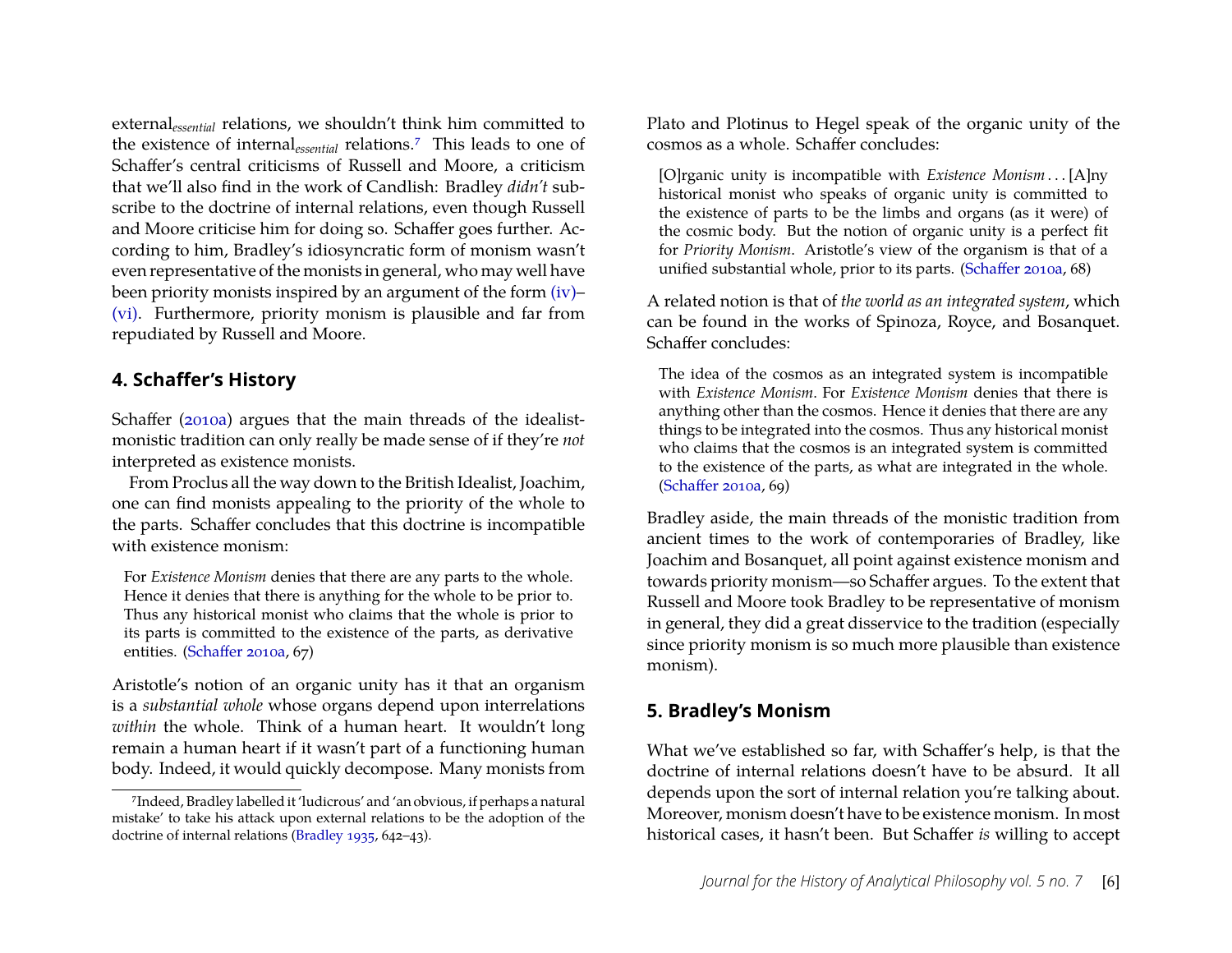that existence monism was adopted by F. H. Bradley. In this section, we turn to Bradley's monism (predominantly, for reasons explained in the introduction, through the eyes of Stewart Candlish).

Bradley could not accommodate the 'Humean dogma' that a given experience is discrete and disconnected from other mental items. Peter Hylton [\(1990,](#page-20-4) 50) explains Bradley's concern: 'The given experience which, according to the Humean picture, is discrete and self-contained is, presumably, the experience of a single moment.' But, what is a single moment? How long does a single moment last? There can be no answer to such a question, since we can't think of mental moments as periods of short duration whilst maintaining their *discrete* and self-contained nature. 'Nor can we try', Hylton explains, 'to avoid this conclusion by finding genuine instants, moments with no duration. No experience could occur in a durationless moment' [\(1990,](#page-20-4) 51). So the whole Humean notion of discrete mental items is absurd. This insight, as we shall see, at least in part, led Bradley to his existence monism.

Since given/immediate experiences fail to be discrete or selfcontained, Bradley claimed that our minds are forced to ascend to the abstracted level of *relational experience*. In our relational experiences, we separate, or abstract, the phenomenological *content* of an experience from the experience itself. These abstracted contents—these 'floating adjectives'—form a representational framework, allowing us to connect past experiences with present experiences. I don't really experience the computer as something separate from the table, but this abstraction (of computer from table) allows me to join up past, present, and future experiences: I recognize the table from past experiences where there was no computer, and I recognize the computer in future experiences without the table. If we didn't ascend to the level of relational experience, our minds simply wouldn't be able to process the undifferentiated flux of immediate experience.

We shouldn't imagine that the world itself is anything like the world we create through our abstractions.<sup>[8](#page-7-0)</sup> On the one hand, Reality can't be as it appears to us in our immediate experiences, because our immediate experiences are incomplete—they fail to be self-contained, since they are, of their very nature, fleeting. Apparently, no independently existent thing could fail to be self-standing, or self-contained (more on this later).<sup>[9](#page-7-1)</sup> On the other hand, we shouldn't think that Reality is anything like it appears to us in our relational experiences either, since we're the ones who cut reality up, doing violence to it, in order to subject it to the scrutiny of thought.

Bradley's hostility to the distinctions and divisions of relational experience, which he called 'vicious abstraction' [\(Bradley](#page-19-0) [1897,](#page-19-0) 573), ensured that, at most, *one* proposition could be fully true: that which encapsulates Reality in its entirety. We are left with some sort of degree theory of truth: propositions instantiate a degree of truth according to how much of Reality they have managed to encapsulate.<sup>[10](#page-7-2)</sup> It turns out that any proposition whatsoever, in that it attempts to represent Reality and thus separates itself *from* Reality, will have to fall somewhat short of being completely true. Only if the proposition could somehow *become* the whole of Reality itself would it become completely true. Bradley [\(1897,](#page-19-0) 170–73) therefore spoke of the attainment of complete truth in terms of thought's 'happy suicide'—the proposition's disappearing altogether in favour of Reality. Furthermore, no meaningful proposition could be completely false, for the content of any meaningful proposition must have been

<span id="page-7-0"></span><sup>8</sup>Indeed, in the *final* analysis we can't say that floating adjectives really exist, see for example [Bradley](#page-19-3) [\(1906,](#page-19-3) 448).

<span id="page-7-1"></span><sup>9</sup>The non-reality of that which isn't self-contained is, according to Hylton [\(1990,](#page-20-4) 52), an often implicit, but crucially important premise for Bradley. Hylton sees it most explicitly stated in Bradley's *Principles of Logic* [\(1883,](#page-19-4) 51).

<span id="page-7-2"></span><sup>10</sup>Reading Bradley's *Principles of Logic*, you would be forgiven for thinking that he held to a bog-standard correspondence theory of truth. This would be a mistake. Refer to note [22](#page-18-0) below.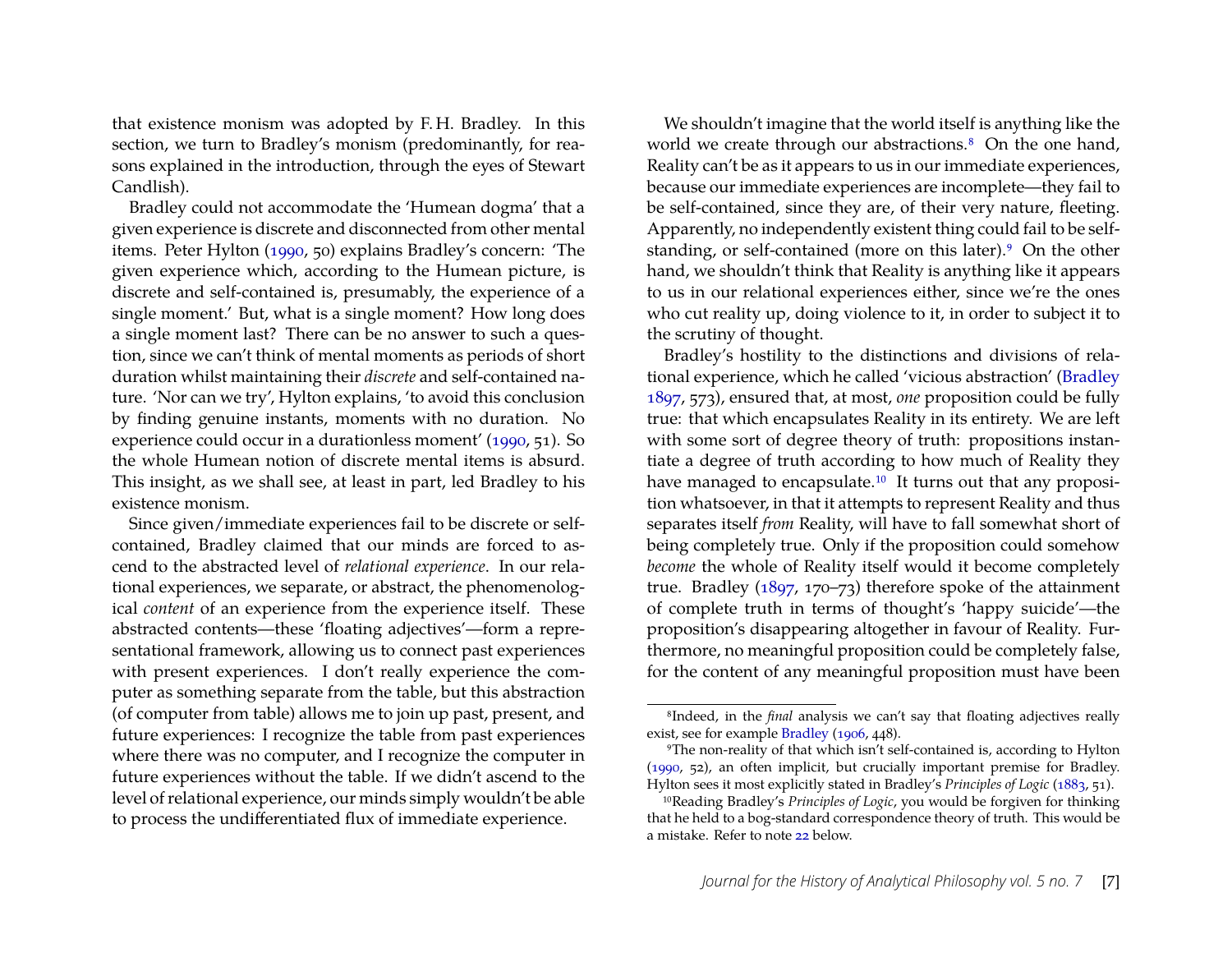abstracted *from* Reality—it must therefore have some connection *to* Reality.

Ultimately, it's true that Bradley had no doctrine of internal relations. He had a doctrine of the unreality of *all* relations. But, Russell [\(1903;](#page-20-12) [1906\)](#page-20-10) and Moore [\(1919\)](#page-20-13) both criticise his doctrine of internal relations (understood in terms of premise [\(ii\)](#page-3-2) of argu-ment [\(i\)](#page-3-1)[–\(iii\)\)](#page-3-0). Had they seriously misread Bradley? To be fair: Bradley's words often *do* make him out to be committed to some such doctrine, appealing to the internal*essential* relatedness of all things. Moore collects some of these data. For instance, Bradley [\(1897,](#page-19-0) 392) says that 'every relation . . . essentially penetrates the being of its terms, and, in this sense, is intrinsical.' He also says that 'A relation must at both ends *affect*, and pass into, the being of its term' [\(Bradley 1897,](#page-19-0) 364, italics original, see also 580–81). If Bradley didn't believe in relations at all, why does he so often speak as if he thought that relations exist and that all of them are internal*essential*?

This is where I appeal to Stewart Candlish [\(2007\)](#page-19-5). He explains why Bradley gave rise to such a false appearance. First of all, he accepts that there may have been some equivocation on Bradley's part, in his *earlier* work, between the doctrine of internal relations and the doctrine of the unreality of all relations, and that Bradley only became clear on this in his later work [\(Candlish 2007,](#page-19-5) 155). But Candlish's [\(2007,](#page-19-5) 159) best answer to why Bradley always seems to be more sympathetic to internal relations than to external relations, even as his view matured, appeals to Bradley's peculiar theory of truth: internal and external relations are *both* unreal, but internal relations are *more* real, and give a *more* true picture of Reality. To this end, Candlish invokes the following passage:

As to what has been called the axiom of internal relations, I can only repeat that "internal" relations, though truer by far than "external", are, in my opinion, not true in the end. [\(Bradley 1911,](#page-19-6) 306)

Internal relations are more true, Candlish explains [\(2007,](#page-19-5) 160), because a very orthodox adherence to the doctrine of internal relations is quickly supposed to lead one to the realisation that relations aren't real. From what Candlish says, it isn't abundantly clear why the doctrine of internal relations should have this pedagogic function—leading people to the realisation that relations don't exist at all. The tacit step in Candlish's reconstruction, I believe, has something to do with the notion of *independence*.

One ontological commitment that Russell and Bradley shared was this: to exist, one needs a certain sort of 'substantiality' or 'independence'. Russell [\(1918,](#page-20-14) 201–02) is keen to remind us, for instance, that each of his particulars 'stands entirely alone and is completely self-subsistent . . . [E]ach particular that there is in the world does not in any way logically depend upon any other particular.' And Bradley [\(1883,](#page-19-4) 51) says that if something is 'not self-contained' then it can't be 'real'.<sup>[11](#page-8-0)</sup> It actually seems as if Russell and Bradley are both denying that there is any sort of relation that answers to Schaffer's notion of *grounding*.[12](#page-8-1)

A counterexample: the existence of the singleton set of Socrates certainly seems to depend, or to be *grounded* upon the existence of Socrates. Bradley can escape denying this claim by saying that it's *partially* true! It's partially true that Socrates exists, and partially true that his singleton set exists, and it's partially true that the one depends upon the other. But, it would be *more* true to say that none of them really exist, since, in the final analysis, they get absorbed into the Absolute. Russell has another escape. He was wedded to his no-set theory of sets, according to which sets don't really exist, but are some sort of *façon de parler*. Russell's considered position would probably be that Socrates exists, but that his singleton *doesn't*. In fact, Rus-

<span id="page-8-0"></span><sup>11</sup>Although, as far as Russell is concerned, independence is only a criterion of existence for particulars, and not for universals. Bradley seems to have adopted the criterion more widely.

<span id="page-8-1"></span><sup>&</sup>lt;sup>12</sup>Regarding Russell, this should be modified: the denial only regards particulars, but not universals—see the [previous note.](#page-0-0)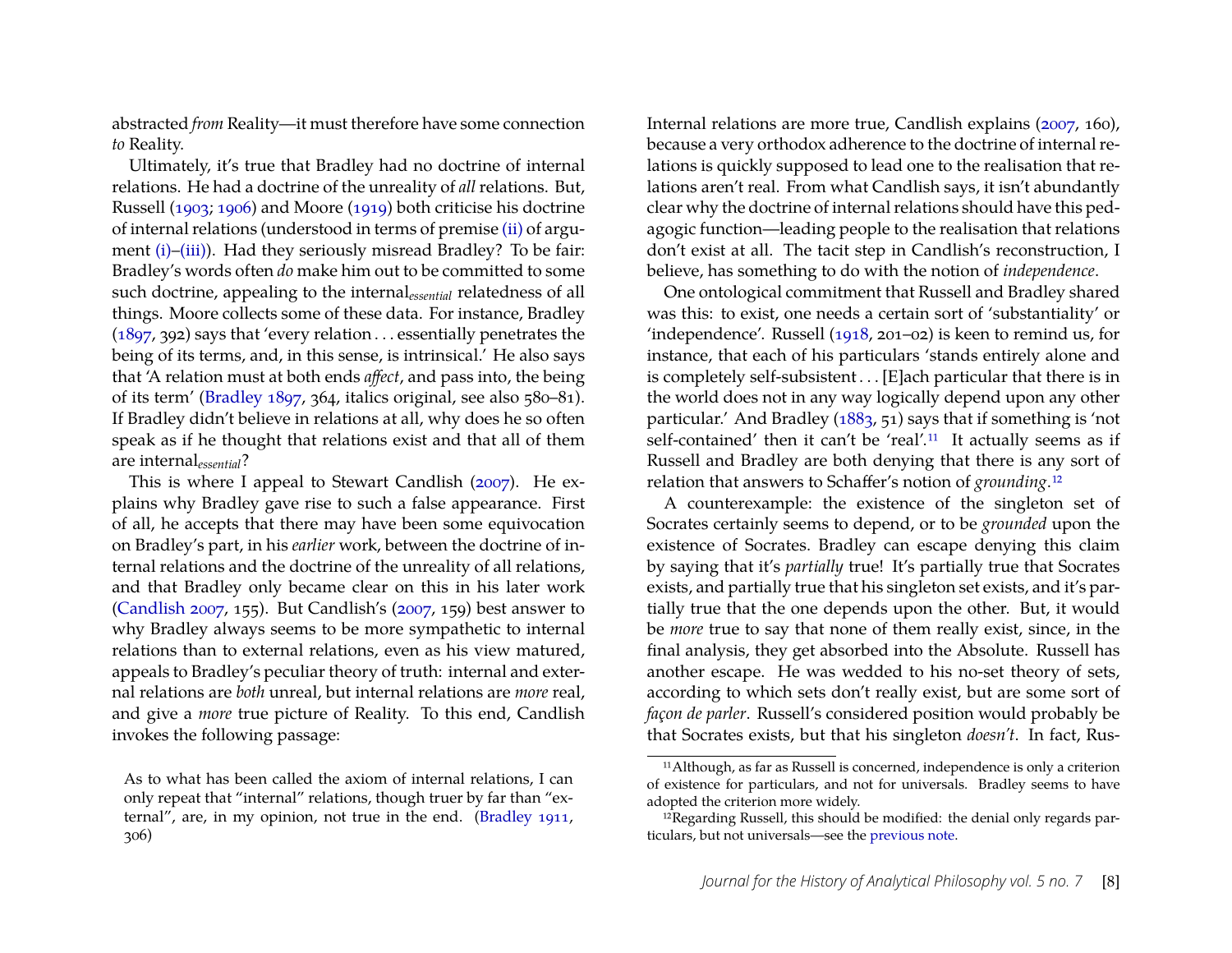sell's considered position may have been that the only things to exist were sense-data and minds,<sup>[13](#page-9-0)</sup> everything else was merely a logical construction out of them; constructed out of sets, which, according to his no-set theory of sets, didn't really exist themselves.

The type of independence that Russell claims to be interested in is *logical* independence. Admittedly, more work needs to be done to explain what this amounts to (for instance, when are modal considerations relevant, and when not). Bradley's conception of independence could also benefit from a sharper articulation, but analogously, Schaffer's notion of *dependence* could be thought to be somewhat under-defined.<sup>[14](#page-9-1)</sup>

Accordingly, one could read Bradley and Russell as agreeing, against Schaffer, that to exist at all is not to be Schaffer-dependent upon anything. The fact that they haven't done a good enough job defining what it means to be 'independent' mirrors the fact that Schaffer hasn't given us an exhaustive account of what it means to be Schaffer-dependent. Both sides of this debate need to do more work in furnishing us with more exhaustive definitions. Be that as it may, I shall call Russell and Bradley's shared doctrine, the doctrine of the independence of existents. This doctrine is the hidden step that is supposed to lead from the doctrine of internal relations to the realisation that no relations actually exist.

The process works as follows. You start out saying that all relations are internal*essential*. Given the independence of existents, and the interdependence of internally*essential* related relata, you come to see that all of the distinct relata of internal*essential* relations must fail to exist. You therefore end up thinking that at most *one* thing can exist. There can be no relations at all.

Wittgenstein, and Schopenhauer before him, appeal to the fact that sometimes one can only arrive at the truth via a falsehood, or even via a piece of nonsense, that at first blush might appear to be meaningful and even true, but only really serves to point you towards a higher truth, as you realise its shortcomings. They use the metaphor of a ladder that, once you've used it to climb to the summit, can be kicked away.

The doctrine of internal relations seems to be, for Bradley, just such a ladder. Once we adopt it, we realise that there aren't many things, but only one thing. That one thing can't be related to anything else, because nothing else exists. Accordingly, there are no relations at all. And thus we come to kick the ladder away. But this whole process only gets under way if we assume that things have to be independent of each other in order to exist.

Candlish *doesn't* use the metaphor of a ladder that gets kicked away. Nevertheless, we have, I think, arrived at what Candlish takes to be Bradley's 'mature' position [\(Candlish 2007,](#page-19-5) 161). The argument [\(i\)–](#page-3-1)[\(iii\)](#page-3-0) really does lead to existence monism, notwithstanding the tension between the doctrine of internal relations and existence monism. The tension is relieved when you realise that the doctrine of internal relations is just a ladder that gets kicked away. In Candlish's words:

Once we see that the internality of relations entails their unreality, it need no longer surprise us that Bradley was more sympathetic to internality than externality, for internal relations wear the unreality of themselves and their terms on their faces, so to speak, because their necessary mutual connectedness precludes independence . . . 'Does Bradley maintain that all relations are internal or not?' . . . [T]he only accurate answer here, when we are dealing with his mature beliefs, would have to be 'He does and he doesn't.' He does on a superficial level, as having a greater degree of truth than 'All relations are external' . . . [\(Candlish 2007,](#page-19-5) 160–61)

This reading of Bradley allows Candlish to make sense of his apparent commitment to the doctrine of internal relations, on the one hand, alongside excerpts likes these:

<span id="page-9-1"></span><span id="page-9-0"></span><sup>&</sup>lt;sup>13</sup>He gives up his commitment to the existence of minds in [\(Russell 1919\)](#page-20-15). <sup>14</sup>This concern with Schaffer's metaphysics is brought to the fore by Dean Zimmerman [\(forthcoming\)](#page-20-16).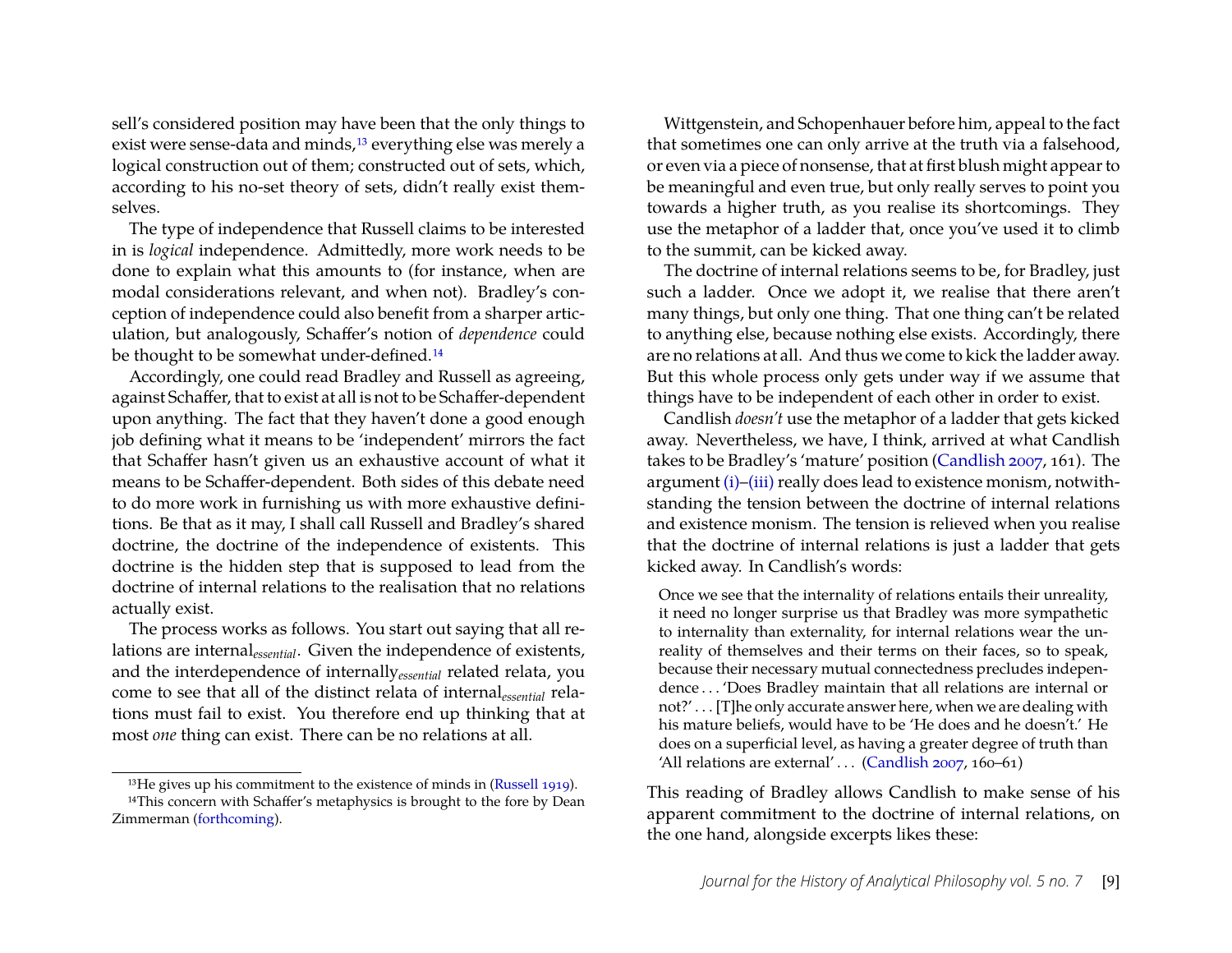Criticism therefore which assumes me committed to the ultimate truth of internal relations, all or any of them, is based on a mistake. [\(Bradley 1909a,](#page-19-7) 504)

Mere internal relations, then, like relations that are merely external, are untenable if they make a claim to ultimate and absolute truth. But taken otherwise, and viewed as helpful makeshifts and as useful aids in the pursuit of knowledge, external and internal relations are both admissible and can be relatively real and true. [\(Bradley 1924,](#page-19-8) 645)

No relation is merely intrinsic or external, and every relation is both. [\(Bradley 1924,](#page-19-8) 667)

We have arrived, with Candlish, at an appreciation of the relationship between the doctrine of internal relations, and Bradley's existence monism. But we also find, in Candlish, a new critic of Russell and Moore. Candlish—as we shall see—thinks that Russell and Moore got Bradley wrong. According to Candlish, they thought Bradley committed to the doctrine of internal relations. They mistook the ladder for the summit.

In the face of Candlish and Schaffer, the standard account of Russell and Moore's defeat of monism is clearly in jeopardy. In the following three sections, I turn to examine Russell and Moore's actual arguments, alongside Candlish's critique of them, in the hope that the standard account *can* be rehabilitated. I shall argue that *if* Candlish's understanding of Bradley is right, then Russell and Moore didn't get him wrong.

#### <span id="page-10-0"></span>**6. Russell's Attack on Bradley: Prong 1**

Russell's attack on monism has two prongs. The first concentrates on the relationship between monism and mathematics. The existence monist thinks that there is only one object. Consequently, any true proposition that seems to be about two (or more) things will have to be transformed into a proposition about one thing. This won't work, Russell argues, for any proposition that contains an asymmetrical relation:

The proposition "*a* is greater than *b*," we are told, does not really say anything about either *a* or *b*, but about the two together. Denoting the whole which they compose by (*ab*) it says, we will suppose, "(*ab*) contains diversity of magnitude." Now to this statement . . . there is a special objection in the case of asymmetry, (*ab*) is symmetrical with regard to *a* and *b*, and thus the property of the whole will be exactly the same in the case where *a* is greater than *b* as in the case where *b* is greater than *a*. [\(Russell 1903,](#page-20-12) §215)

The existence monist can't distinguish the proposition that '2 > 1' from the false proposition that ' $1 > 2'$ . This constitutes a serious blow to the hopes of reconciling existence monism with the truth of mathematics!<sup>[15](#page-10-1)</sup>

Candlish is critical of Russell's 1903 attack on monism. First of all, Russell is accused of a confusion: is his argument against the doctrine of the unreality of relations, or is it against the doctrine of internal relations? Candlish [\(2007,](#page-19-5) 164) forgives Russell for this confusion, since Bradley's own views had matured, and in their earlier stages, vacillated on this point. Accordingly, Russell sometimes attacks Bradley for holding that all relations are internal (e.g., [Russell 1906\)](#page-20-10), but *here* he makes it seem as if

<span id="page-10-1"></span><sup>15</sup>Some thinkers, who I won't be engaging with in the body of this paper, have argued that Russell's attack on Bradley seriously misses the mark. Bradley wouldn't reduce an asymmetric relation between *a* and *b* to some property of the mereological sum of *a* and *b*. Instead, he'd reduce it to a property held by the entire world, e.g., *the entire world is such that R*(*a*, *b*). Objections of this sort have been raised by Timothy Sprigge [\(1979,](#page-20-17) 151–53, 156–59) and John Watling [\(1970,](#page-20-18) 40–41). I don't entertain these concerns in the body of this paper because I believe they have been effectively rebutted by Nicholas Griffin [\(1998\)](#page-20-19), who demonstrates that Bradley's account *does* conform to the general monistic strategy that Russell was attacking. Instead of a monadic predicate of the merelogical sum of *a* and *b*, Bradley would, indeed, make *R*(*a*, *b*) into a monadic predicate of the Absolute. But the Absolute is, among other things, the merelogical sum of what must be 'some definite (though not necessarily finite) number of items', including *a* and *b* [\(Griffin 1998,](#page-20-19) 161). Russell's argument still goes through because this *whole* will not be able to ground the asymmetry of the original relation (however many parts it has alongside *a* and *b*).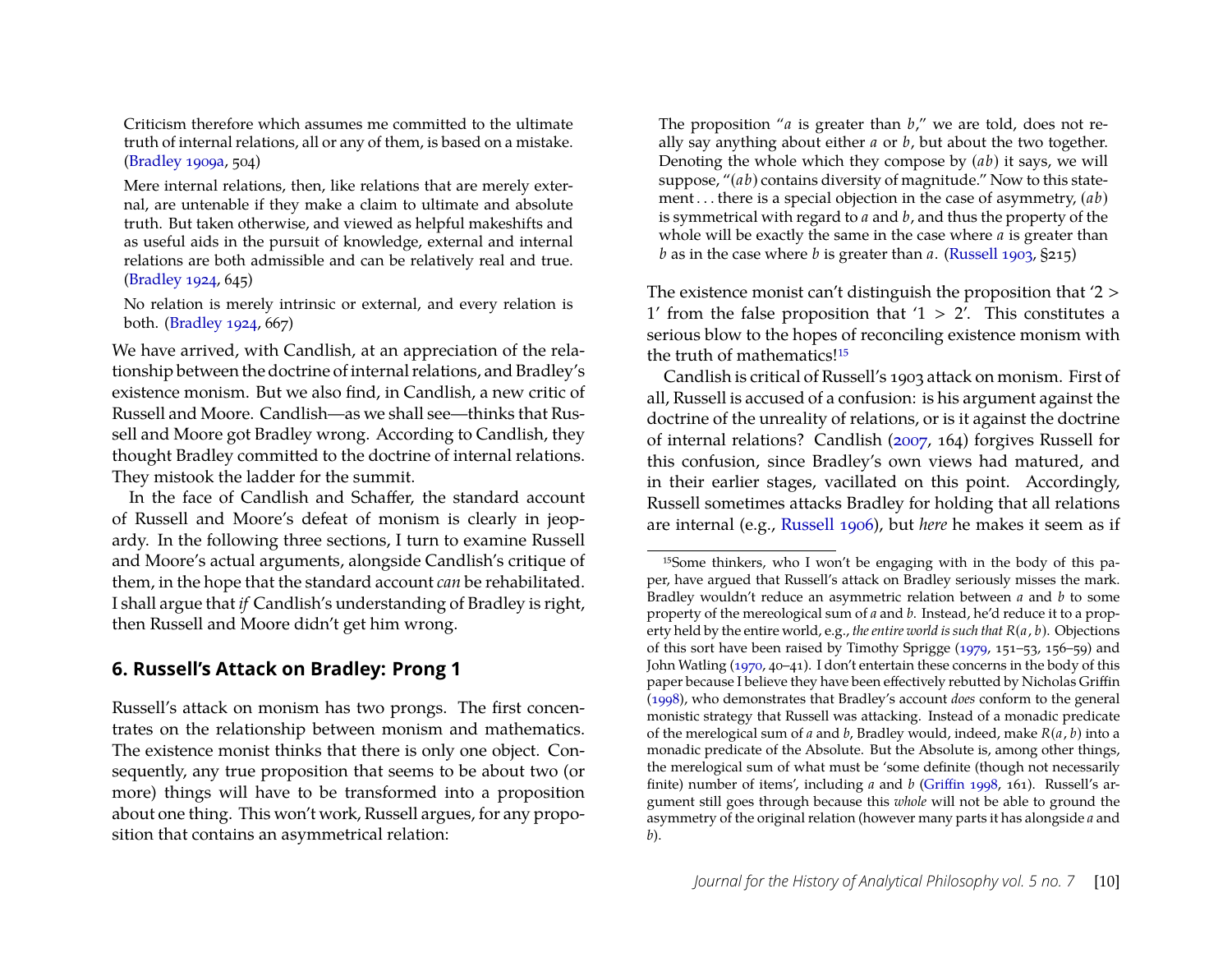the monist is denying that any relations whatsoever exist, since they can all be reduced to *monadic properties* of the Absolute.

Contra Candlish, I don't think that Russell is confused here at all. Russell's argument is quite consistent with his having understood Bradley's 'mature' position—that the doctrine of internal relations leads directly, as a ladder that gets kicked away, to the doctrine of the unreality of all relations. Indeed, Russell says the following, explicitly, in the midst of repeating his standard arguments against Bradley:

The axiom of internal relations . . . involves, as Mr Bradley has justly urged, the conclusion that there are no relations and that there are not many things, but only one thing. [\(Russell 1906,](#page-20-10) 38)

Russell didn't think that his argument conflicted with appreciating that the axiom of internal relations was merely a ladder to be kicked away.

Russell's argument states that Bradley tries to reduce all relational propositions to subject-predicate propositions, and tries to prove that this tactic fails in the mathematically significant case of asymmetric relations. But, Candlish argues, Bradley thought that the subject-predicate form was *also* a vicious abstraction. In order to make a predication you need to tear a subject away from the Absolute. Candlish [\(2007,](#page-19-5) 165) quotes Bradley:

In short, far from admitting that Monism requires that all truths can be interpreted as the predication of qualities of the whole, Monism with me contends that all predication, no matter what, is in the end untrue and in the end unreal... [\(Bradley 1924,](#page-19-8)  $672$ )

Russell stands accused of misunderstanding the doctrine of the unreality of all relations. As Candlish puts the accusation:

[I]n holding that relations were unreal, [Bradley] was not committed to maintaining that relational propositions were reducible to subject-predicate propositions. To repeat: there are two reasons for rejecting [Russell's] attribution to Bradley of such a commitment: first, he held firmly that subject-predicate propositions require a relation between the subject and the predicate so that relations turn out to be ineliminable even if a particular relational proposition were to be replaceable by a subject-predicate proposition; second . . . he held that in any case subject-predicate propositions too are problematic, so that no problem with relations would be resolved by reducing them to predicates. [\(Candlish 2007,](#page-19-5) 165)

Russell is wrong about Bradley. Bradley's doctrine of the unreality of relations wouldn't commit him to analyse '*a* is greater than *b*' in terms of '(*ab*) contains diversity of magnitude.' This is because the subject-predicate relation is still a *relation*,[16](#page-11-0) and it's also because subject-predicate propositions are never wholly true.

Where Candlish sees misunderstanding, I see a probing insight. Bradley might think that subject-predicate propositions are never wholly true, but let's be fair to Russell: Bradley doesn't think that *any* proposition is *ever* wholly true! He doesn't even think that the proposition *that subject-predicate propositions are never wholly true*is wholly true. When a thought becomes wholly true, according to Bradley, it ceases to be a thought. Nevertheless, he certainly seems to think that internal relations are truer than external relations, and that the doctrine of internal relations leads one to the insight of existence monism, which in turn renders subject-predicate statements as the least destructive form of statement. Russell understood this well:

The one final and complete truth must consist of a proposition with one subject, namely the Whole, and one predicate. But since this involves distinguishing subject from predicate, as though they could be diverse, even this is not quite true . . . [but] it is as true as any truth can be. [\(Russell 1906,](#page-20-10) 39)

<span id="page-11-0"></span><sup>&</sup>lt;sup>16</sup>In passing, Peter Hylton [\(1990,](#page-20-4) 154) raises the same concern with Russell here: '[T]he fact that Bradley holds that all propositions, including subjectpredicate propositions, are relational in character militates against Russell's reading'. My defence of Russell's reading of Bradley is thus directed here against Hylton as well as against Candlish.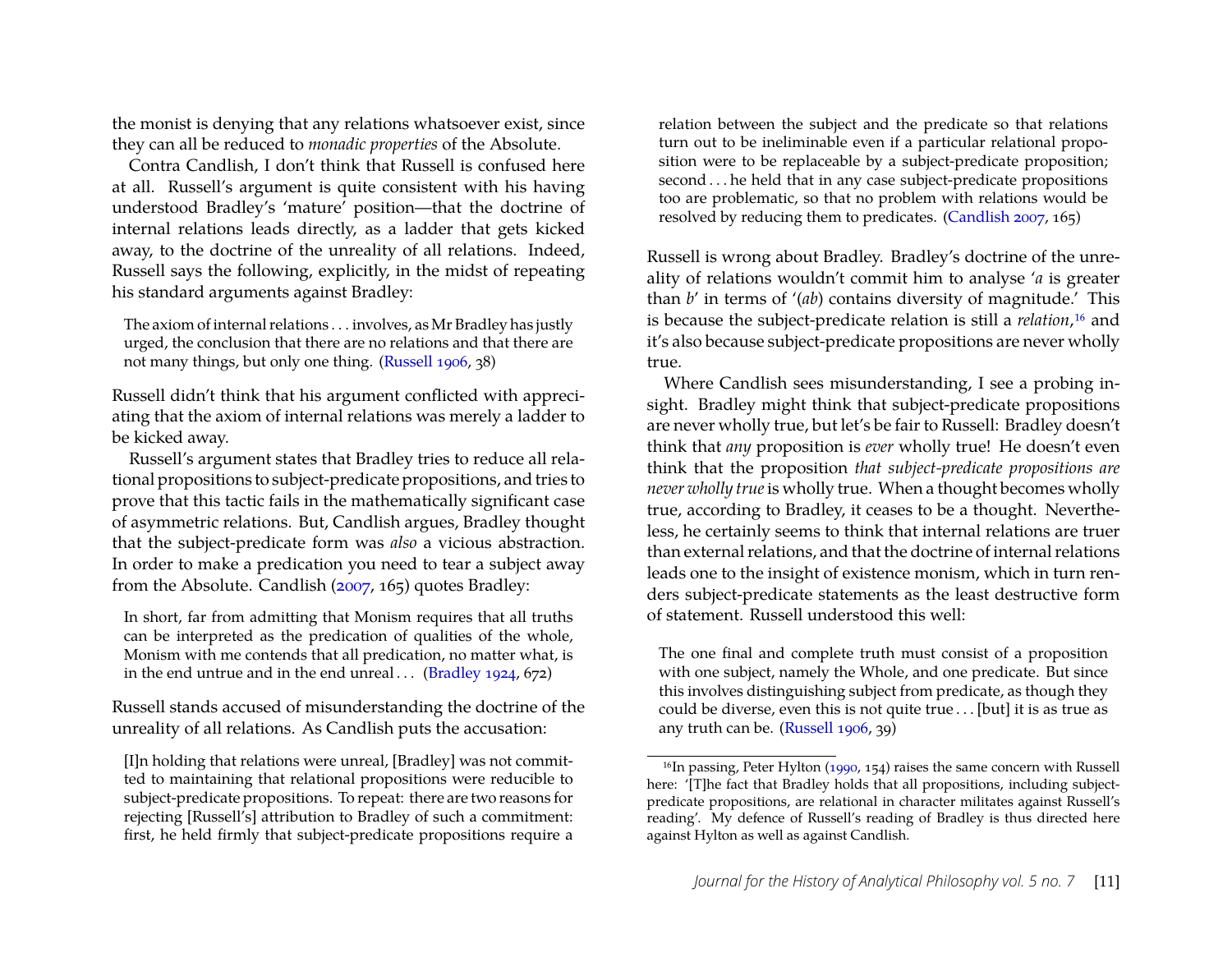It's unfair for Bradley to defend himself on the grounds that he doesn't really think that internal relations are wholly true, or on the grounds that existence monism really renders the subjectpredicate form incapable of complete truth. He *still* thinks that these forms are truer than the asymmetric relations upon which mathematical order is founded. He still thinks them truer than anything else.

Bradley's metaphysics is 'strongly stratified' such that what is true 'on one level do[es] not necessarily remain true on neighbouring levels' [\(Griffin 1998,](#page-20-19) 156). On one level of abstraction, external relations can truly be said to hold. 2 really is greater than 1, on that level of abstraction. On a higher level of abstraction, only internal relations can be truly said to hold. On an even higher level of abstraction, no relations whatsoever can truly be said to hold. There's no reason to think that Russell missed any of this. His worry is that, according to Bradley, the truths of each successive level are, in some sense, *truer* than the level before. This leaves the truths of mathematics languishing at the bottom of the tree. Bradley might not be concerned by this corollary of his view, but it will surely render the view unattractive to many. Russell may have been going too far when he claimed that he had rendered Bradley's position to be 'formally impossible',<sup>[17](#page-12-1)</sup> but he has insightfully articulated what makes it so unattractive.<sup>[18](#page-12-2)</sup>

#### <span id="page-12-0"></span>**7. Russell's Attack on Bradley: Prong 2**

The second prong of Russell's attack concentrates its fire upon Bradley's monistic theory of truth [\(Russell 1906\)](#page-20-10). If no propo-

sition is entirely true, then the monistic theory itself cannot be entirely true. If 'the partial truths which embody the monistic philosophy' are not entirely true, then 'any deductions we may make from them may depend upon their false aspect rather than their true one, and may therefore be erroneous' [\(1906,](#page-20-10) 36). In other words, by Bradley's own lights, we should trust none of his conclusions. If Bradley concedes that his own premises are merely partially true, how do we know what conclusions he would have come to had he started with *totally* true premises?

The doctrine of internal*essential* relations, to the extent that it's true, demands that all things are internally related to all other things. Not only is every part of the Absolute internally related to every other part; the doctrine also demands that the Absolute itself, since it too is a thing, is internally related to each of its parts, and that each of its parts is internally related to *it*. The essence of everything bleeds somehow into everything else. It becomes very difficult to tell one thing apart from another, and difficult to tell the Absolute apart from its parts, since their essences also bleed into *it*, and vice versa:

In a 'significant whole' [*i.e.* the Absolute], each part, since it involves the whole and every other part, is just as complex as the whole; the parts of a part, in turn, are just as complex as the part, and therefore just as complex as the whole . . . In these circumstances it becomes perfectly arbitrary to say that *a* is part of *W* rather than that *W* is part of *a*. [\(Russell 1906,](#page-20-10) 31)

If part and whole cannot be distinguished, then neither can complete truth from partial truth. Bradley might want to argue that the doctrine of internal relations, which leads to this objection, is but a partial truth, since, in actual fact, Bradley believes in the non-reality of all relations. But if you can't tell a partial truth apart from the whole truth, how can Bradley be sure that the doctrine of internal relations is merely a partial truth?

According to Bradley, we come closer to Truth as we pack more and more of Reality into our judgements. But, given its na-

<span id="page-12-2"></span><span id="page-12-1"></span><sup>&</sup>lt;sup>17</sup>See lecture 3 of [Russell](#page-20-14) [\(1918\)](#page-20-14).

<sup>18</sup>I qualify myself here, and say that he '*may* have gone too far', because there is *some* sense in which Russell *has* demonstrated a formal impossibility. If we assume that the truths of mathematics are 100% true, then Russell has shown us that that assumption is formally incompatible with Bradley's monism. If we drop that assumption, then Russell has still shown us why Bradley's monism is unattractive, because it renders the truth of mathematics less true than what we would generally take to be far less sure-footed propositions.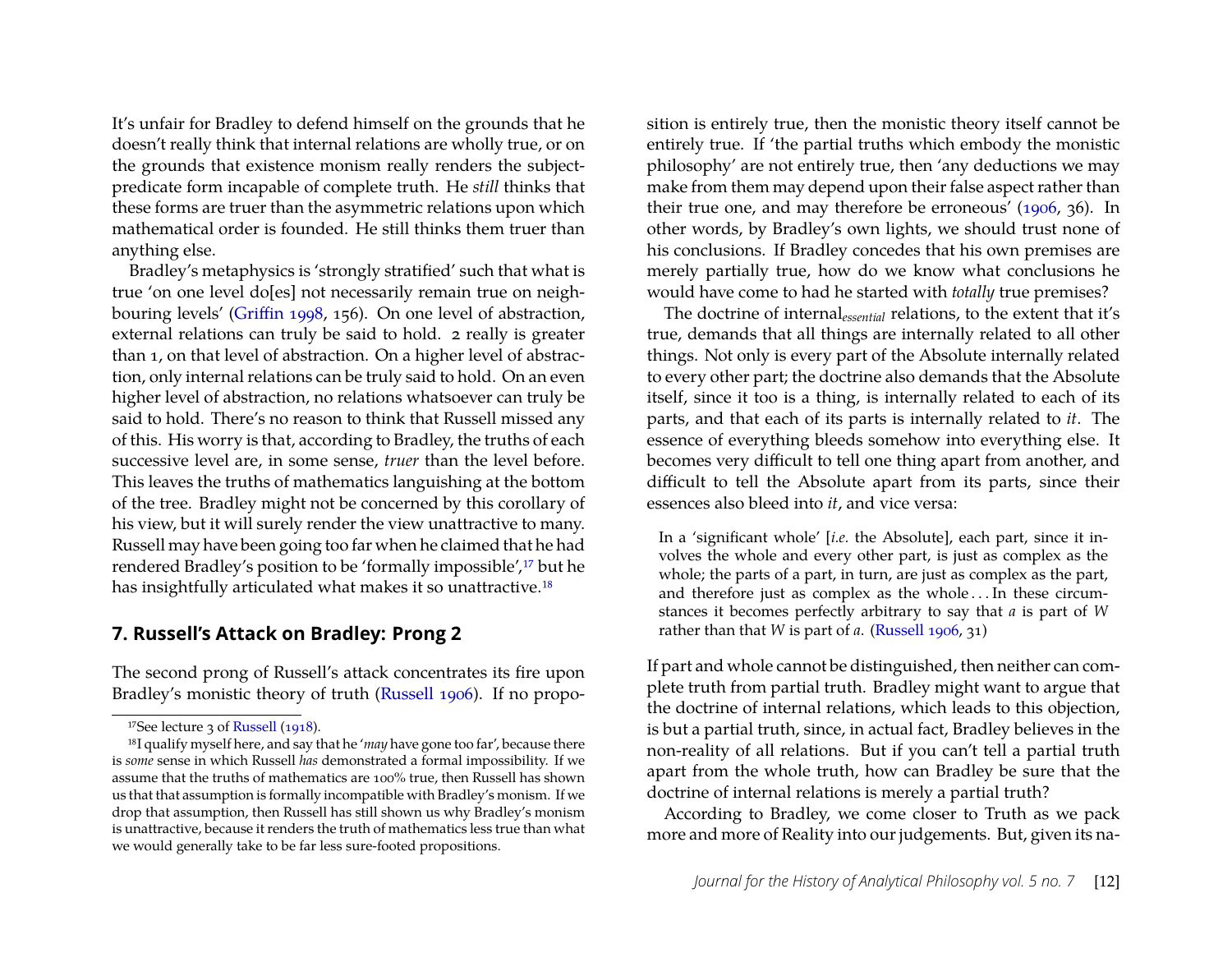ture, however detailed our description of the world may be, our judgements will still be infinitely far from being True. The question thus arises: by what right do we distinguish between what we normally call 'truth' and what we normally call 'falsehood', when, on a cosmic scale, all of our judgements are infinitely far away from the Truth? Surely, even for Bradley, it's going to be more true that  $2 + 2 = 4$  than that crocodiles are white. But, by Bradley's lights, both of these judgements are infinitely far away from the Truth. Perhaps he could say that one of these two judgements, though they are both remarkably far away from the Truth, can still be called 'true', and one called 'false', relative to the other, because one is marginally closer than the other. But, on that response, error seems to be a much more marginal affair than we generally take it to be.

Harold H. Joachim had 'considered very carefully the whole question of error' from a monistic perspective [\(Russell 1906,](#page-20-10) 32). He had come to the following conclusion, which to Russell seemed 'the only possible one for a monistic theory of truth'. Joachim says that: 'the erring subject's confident belief in the truth of his knowledge distinctively characterizes error, and converts a partial apprehension of the truth into falsity' [\(Russell](#page-20-10) [1906,](#page-20-10) 32; quoting [Joachim 1906,](#page-20-20) 162). On Joachim's account, error has nothing to do with truth or falsehood: every proposition with which mere mortals deal is somewhere between true and false; error, on the other hand, resides in the confident belief that a partial truth is wholly true.

Russell goes on to conjure up the following scene. A jury has to decide whether a man has committed a crime. If the jury keep in mind the monistic theory of truth, and thereby remember that any verdict they come to can only ever amount to a partial truth, then their verdict will be right, whatever their verdict. If they forget the monistic theory, the same verdict will be erroneous.

Russell's final concern mirrors his concern with the coherence theory of truth. That concern is simply put: surely there are lots of internally consistent sets of propositions; won't it be entirely arbitrary which set we decide to call *the truth*, unless we have some independent criterion (for instance, *being true*), other than being coherent with the set? Analogously, the monist calls a proposition true to the extent that it describes the whole of some object called Reality. But, how do we know that there is only one such object? They might respond as follows: the Absolute is that one object which actually completes our given/immediate experiences. But, in this response, our notion of truth seems to be prior to our notion of the Absolute, for the Absolute is that Whole which we actually (i.e. *truly*) experience.

In more contemporary times, a number of analytic philosophers have championed the notion that truth really does come in degrees [\(Edgington 1997;](#page-20-21) [Smith 2008\)](#page-20-22). A degree theory of truth, for example, can furnish us with an elegant solution to sorites paradoxes. Note however that Russell's attack on the monistic theory of truth doesn't get its teeth directly into the notion that monistic truth comes in *degrees*. Instead, his critique focuses on the idea that no proposition is entirely true, and that all propositions that we would normally call 'true' are infinitely far away from the absolute truth. Contemporary degree theories of truth don't deny that *some* propositions are completely true and that *some* are completely false. They merely claim that there are also degrees in between these two extremes. Russell's arguments have no purchase over these more contemporary theories, nor should they.

To summarise: Russell's main argument is that Bradley's monism cannot attribute complete truth to innocuous mathematical propositions; in fact, Bradley's monism can only accord a relatively lowly degree of truth to such paradigmatically true propositions as '2 > 1'; *and*, Bradley's monism gives rise to a completely untenable theory of truth. None of these criticisms trade upon any misunderstanding of Bradley, as Bradley has been understood by Russell's critic, Candlish.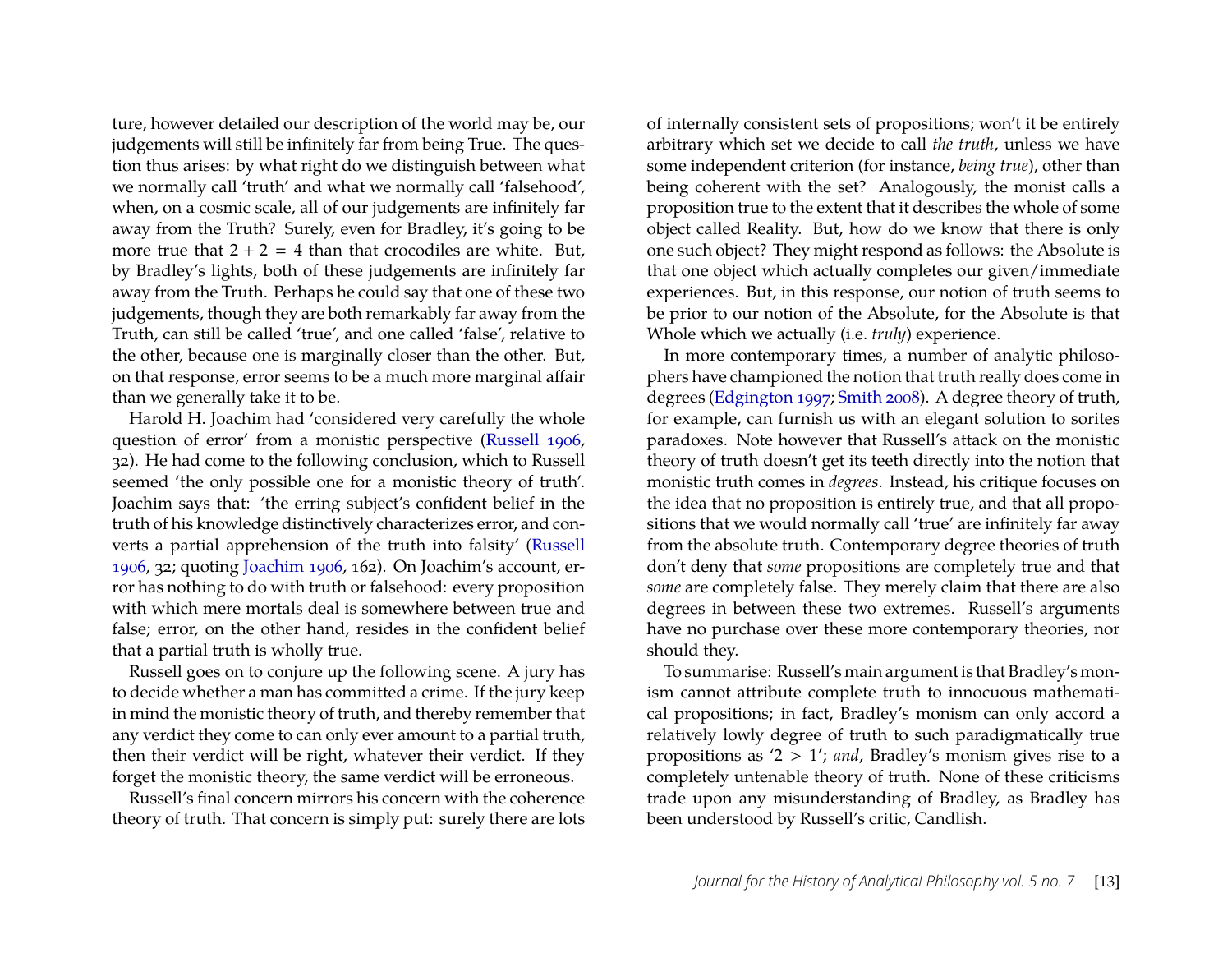It would be remiss to defend Russell's attack on Bradley, against Candlish and Schaffer, without responding to Bradley's *own* attempt to defend himself. As we've seen, Bradley felt himself to be wrongly accused of endorsing the doctrine of internal relations. As we've also seen, he was wrong to think that Russell was accusing him of this! But Bradley [\(1909b\)](#page-19-9) also responded to Russell's attack on his theory of truth.

Bradley [\(1909b\)](#page-19-9) is concerned to attack the notion that 'judgments of perception' can ever be completely 'immune from all chance of error' [\(1909b,](#page-19-9) 333). Bradley is right to attack this doctrine, but *that*, in and of itself, doesn't get to grips with Russell's critique of Bradley's monism. At times, it's as if Bradley conflates grounds for *confidence* in a belief with the *truth-value* of the belief, such that if we can never be 100% confident that our perceptual beliefs are true, then they cannot, as a matter of fact, be 100% true. This is simply a confusion on Bradley's part.<sup>[19](#page-14-0)</sup>

Bradley goes on to claim that Russell had misunderstood his criterion of truth. He *didn't* believe that coherence was a criterion of truth, but that coherence in combination with (maximal) *comprehensiveness* was the criterion. Russell had argued that coherence couldn't furnish us with a definition of truth, in part, because we can come up with many internally coherent sets of propositions that are false. Bradley's response is that coherence was never supposed to do the task alone, but only in conjunction with *comprehensiveness*.

Robert Adams [\(1974\)](#page-19-10) defines possible worlds to be sets of propositions that are both consistent and *comprehensive*; comprehensive, in the sense that for every proposition *p*, either *p* or its negation will be a member of each set. And thus, in the array of nonactual possible worlds, we'll have an infinite number of sets of propositions that fail to describe the actual world but which instantiate both coherence *and* comprehensiveness. Accordingly, we could argue that Russell's argument stands, even if Bradley's criterion is read right. But Bradley counters:

The fancied arrangement [of a false but coherent and comprehensive set] not only has opposed to it the world of perception. It also has against it any opposite arrangement and any contrary fact which I can fancy. And, so far as I can judge, these contrary fancies will balance the first. Nothing, therefore, will be left to outweigh the world as perceived, and the imaginary hypothesis will be condemned by our criterion. [\(Bradley 1909b,](#page-19-9) 339)

As I understand it, Bradley's response runs something like this. There has to be some sense in which each possible world contains all of the others. This seems to be an anticipation of the strongest modal logic, according to which if *p* is possible, then it's necessarily possible. Another way of stating this modal logic is to say that each possible world is accessible from each other world. Each world *contains*, somehow among its inhabitants, the sets that constitute the other worlds. Or at least, Bradley is claiming that all of the worlds are somehow accessible to our imagination. How are we to know which of all of these possible worlds (or 'fancied arrangements'), since they all actually exist, is the actual *world*?

Bradley suggests the following: we can allow all of the sets that aren't sufficiently substantiated by our sense experiences to cancel each other out. This rounds down the number immeasurably. We're then left with a smaller, and somewhat manageable, range of worlds. Because certainty is never completely attainable, we can never be completely sure which one is the actual world. Instead, as new data come to us, and we engage in something like a reflective equilibrium, ruling out some data, and ruling in other data, we build up, in stages, towards the ideal of comprehensiveness. And thus, Bradlean comprehensivenss is nothing like Adam's notion of a world's being complete. Rather, it has something to do with best fit with the accumulative data of our senses, post reflective equilibrium.

<span id="page-14-0"></span><sup>19</sup>This confusion is evidenced by his talking about 'facts' as being subject to error [\(Bradley 1909b,](#page-19-9) 336).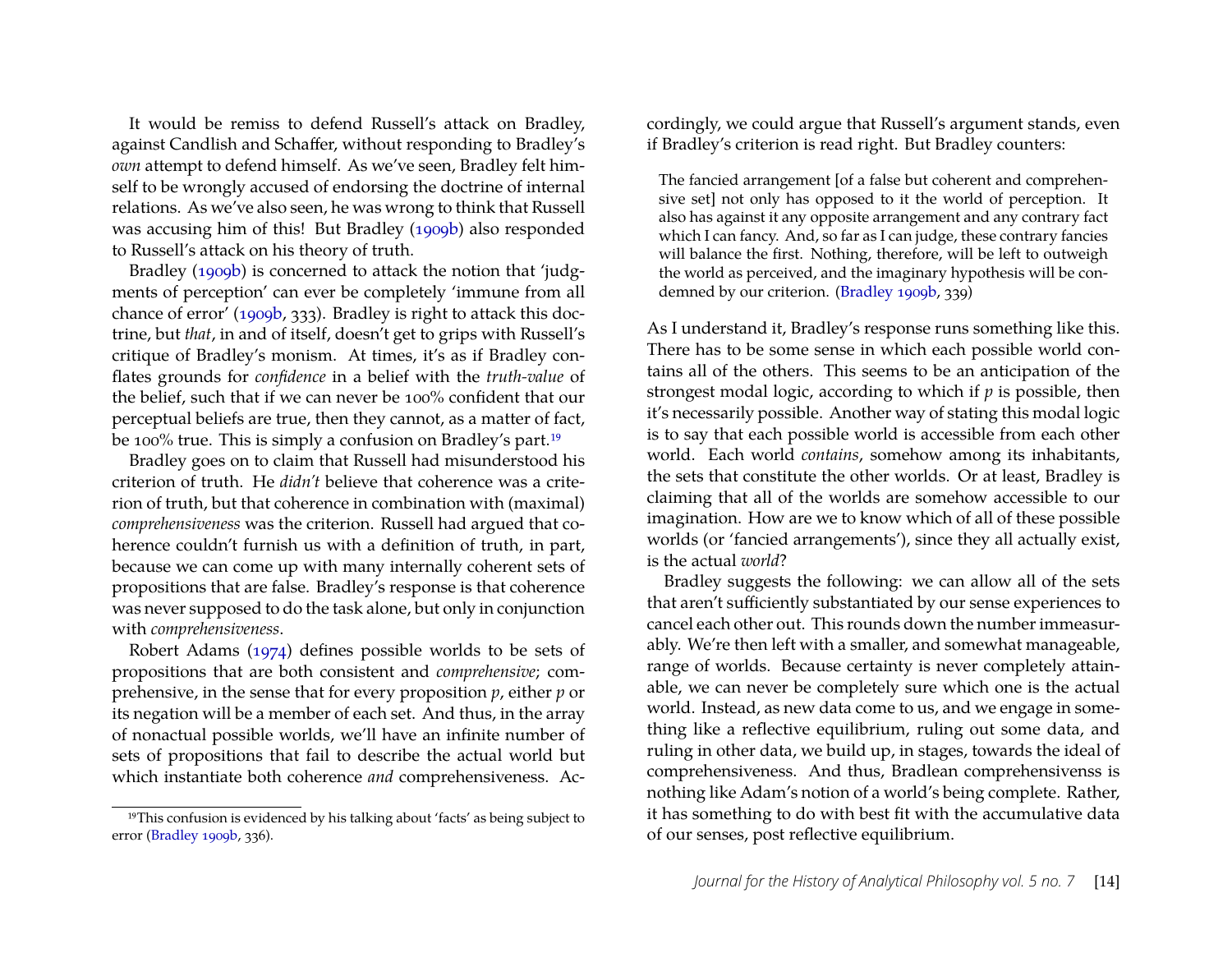As Bradley puts it:

What we call our real world is so superior in wealth of detail that to include it, as outweighed in quantity, within some arrangement which we merely fancy, is to my mind not feasible. [\(Bradley 1909b,](#page-19-9) 339)

But this begs the question against Russell. We know the real world to be richer than many of the merely possible worlds because the real world is the one that we sense. But how do we know that it's the one that we *truly* sense if we don't have a notion of truth prior to our notion of a coherent and comprehensive world? This was Russell's exact critique, and Bradley doesn't seem to have dodged it at all. And though Bradley doesn't think that his criterion of coherence combined with comprehensiveness is in any need of amendment, he offers us a second criterion just in case we're not satisfied with his first:

The truth is that which enables us to order most coherently and comprehensively the data supplied by immediate experience and the intuitive judgments of perception. [\(Bradley 1909b,](#page-19-9) 339)

But this criterion walks directly into the trap that Russell had laid for him. We can only know that a set of data is truly supplied by immediate experience if we already have a notion of truth.

### <span id="page-15-0"></span>**8. Moore's Attack on Bradley**

As far as Moore [\(1919\)](#page-20-13) was concerned, the doctrine of internal relations amounted to the following two claims:

- <span id="page-15-2"></span>(1) If *a* is *R*-related to *b*, then not being *R*-related to *b* entails qualitative difference from *a*.
- <span id="page-15-1"></span>(2) If *a* is *R*-related to *b*, then not being *R*-related to *b* entails numerical difference from *a*.

Given the indiscernibility of identicals, [\(2\)](#page-15-1) seems to follow from [\(1\).](#page-15-2) And yet, Moore was happy to accept[\(1\)](#page-15-2) and refused to accept [\(2\).](#page-15-1) Accordingly, he has to show that [\(2\)](#page-15-1) doesn't follow from [\(1\)](#page-15-2) after all. His strategy is to interpret these two claims in such a way that (a) they best fit with what the idealists themselves had to say about internal relations, and that (b), despite appearances, the first claim won't entail the second.

Moore seems to grapple quite honestly with the figures of speech commonly found in the idealist tradition. For instance, the claim that a relation always 'modifies' its terms is one that Moore finds to be ubiquitous in the literature. Clearly, the word 'modifies' can't have its literal meaning here. It can't be that having a relation always effects a *change* in the relata. For one thing, a relation can hold between abstract objects—such as numbers which are, in essence, *unchanging*. So, what does it mean for a relation to modify its terms?

[T] hey sometimes say even: If  $\varphi$  be a relational property and A a term which has it, then it is always true that *A would not have been A* if it had not had  $\varphi$ . [\(Moore 1919,](#page-20-13) 46, italics original)

Moore is unhappy with this formulation. It seems to be selfcontradictory. It seems to be saying that if *A* did not have  $\varphi$  it would have been true of *A* that it wasn't *A*. He recognises that this is only a clumsy way of saying the following:

[Suppose that] *A* has  $\varphi$ , then anything which had not had  $\varphi$  would necessarily have been different from *A*. This is the proposition which I wish to suggest as giving the metaphorical meaning of  $\varphi$ *modifies A*, of which we are in search . . . And it seems to me that it is not unnatural that the proposition that this is true of  $\varphi$  and  $A$ , should have been expressed in the form, " $\varphi$  modifies  $A$ ," since it can be more or less naturally expressed in the perverted form, "If *A* had not had  $\varphi$  it would have been different,"... [\(Moore 1919,](#page-20-13) 46, italics original)

And so we see that a charitable reading of the doctrine of internal relations, with its talk of relations modifying their terms, commits that doctrine to a modal claim. The claim is that if *a* is *R*-related to *b* then it's necessarily the case that for any *x*, if *x*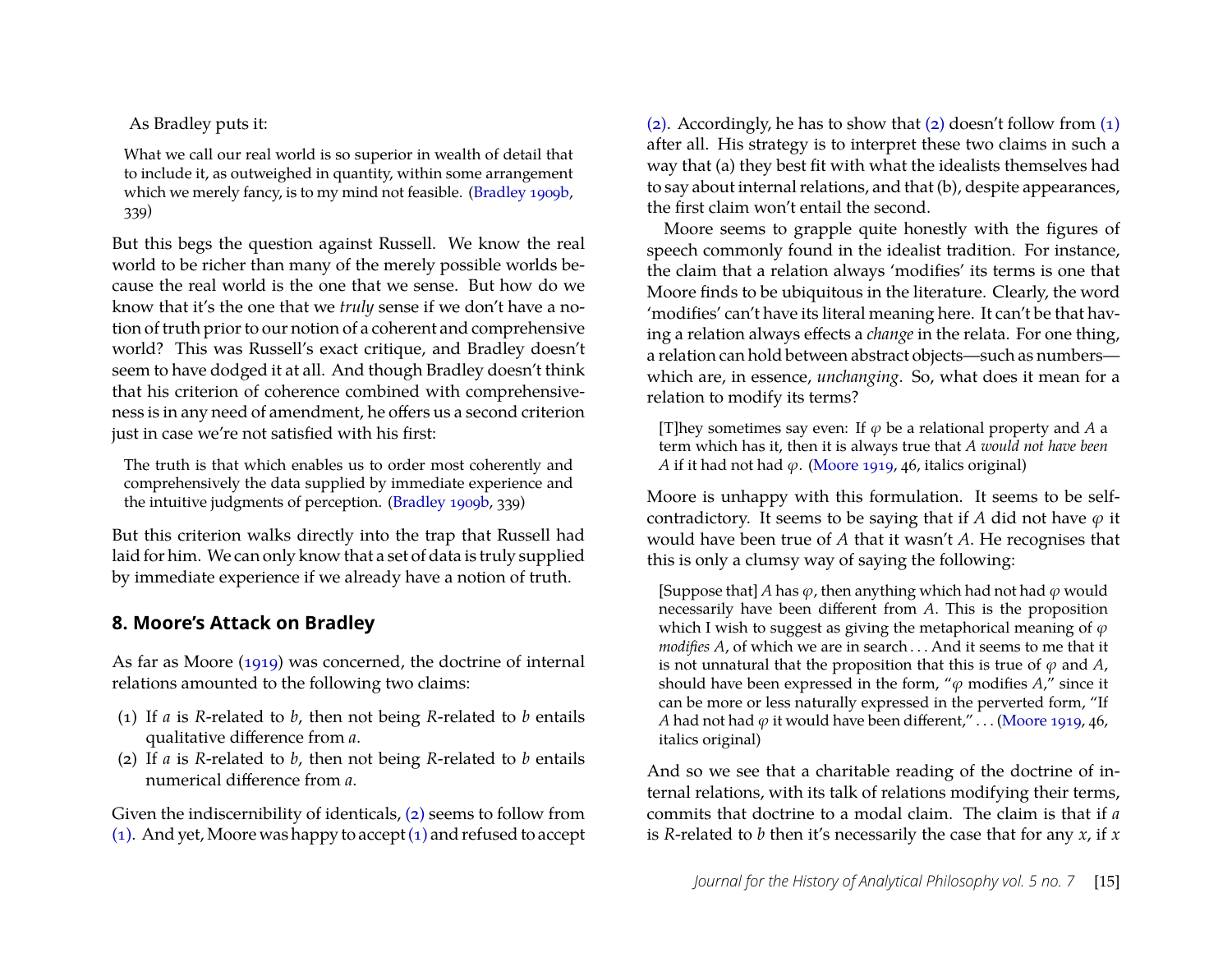isn't *R*-related to *b* then *x* isn't *a*. With this reading in hand, we can restate the two claims at the heart of the doctrine of internal relations.

The first claim is a non-modal claim, quantifying only over things that exist in the actual world. Let's supplement it with the indiscernibility of identicals, so that it can be a claim not just about qualitative difference but *numerical* difference too. So supplemented, it asserts a simple material conditional. If *a* is *R*-related to *b*, then for any actual *x*, if *x* is not *R*-related to *b*, then *a* is not *x*. More formally:

<span id="page-16-0"></span>
$$
(1) \t\t Ra b \to (\forall x)(\neg Rxb \to x \neq a)
$$

To be clear, the quantifier in  $(1)$  is restricted to actual entities.  $(1)$ seems to be trivially true. If two things have different relational properties in the actual world, then, given the indiscernibility of identicals, it is materially entailed that those two things are not the same thing.

Given what we've said above, in trying to interpret the idealist talk of a relation modifying its terms, the second claim of the doctrine of internal relations is going to be a *modal* claim. It quantifies over all possibilia. Indeed, Moore specifically invokes possible worlds. He puts claim [\(2\)](#page-15-1) this way: if *a* actually has the relational property  $\varphi$ , then '*A* could not have existed in any possible world without having  $\varphi'$  [\(Moore 1919,](#page-20-13) 54). More formally:

<span id="page-16-1"></span>
$$
(2) \t\t Ra b \to \Box(\forall x)(\neg Rxb \to x \neq a)
$$

[\(2\)](#page-16-1) is thus equivalent to:

(3) 
$$
Rab \to \Box(\forall x)(x = a \to Rab)
$$

And now it's clear that [\(2\)](#page-16-1) really *doesn't* follow from [\(1\)](#page-16-0) after all. [\(1\)](#page-16-0) is asserting a material conditional about actualia. [\(2\)](#page-16-1) is asserting something about all possible worlds. Why do so many idealists, with their doctrine of internal relations, seem to derive [\(2\)](#page-16-1) from [\(1\)](#page-16-0)? Moore suggests that they're led into error by the ambiguity of the word 'must'. That word has a modal reading and a non-modal reading. [\(1\)](#page-16-0) can be read this way: 'if *a* is *R*-related to *b*, and *x* isn't *R*-related to *b*, then *x must* be distinct from *a*'. If you put too much emphasis on the word 'must' in that paraphrase of [\(1\)](#page-16-0), you could be led into a modal reading of 'must', according to which 'must' is equivalent to 'necessarily', and then you're erroneously led into thinking that [\(1\)](#page-16-0) is equivalent to [\(2\)](#page-16-1). This is just an instance of the general phenomenon of mistaking material implication for something stronger—a mistake that Moore accuses Russell of falling into himself on occasion.

Not only is [\(1\)](#page-16-0) trivially true, as Moore had always said it was, and not only does  $(2)$  not follow from  $(1)$ ,  $(2)$  also seems to have some obvious counterexamples. Why should we deny, Moore asks, that just because 'Edward VII was in fact father of George V, he might have existed without being father of George V'? Indeed, Moore's denial of [\(2\)](#page-16-1) 'is the common-sense view, which seems obviously true, that it may be true that *A* has in fact got  $\varphi$ , and yet also true that *A* might have existed without having  $\varphi'$  [\(Moore 1919,](#page-20-13) 51).

Indeed, it now appears that, according to the doctrine of internal relations, no relations can hold contingently. Moore points out that, as a consequence of Bradley's doctrine of internal relations, all truths are necessary truths. It is at this point that Candlish tacitly accuses Moore of misunderstanding Bradley. It's true that Bradley is committed to the denial of contingency, but Moore seems to forget that Bradley is 'equally committed to the denial of necessity, at least in any of its common understandings' [\(Candlish 2007,](#page-19-5) 154).

Think of an external relation, e.g., that *x* is to the right of *y*. We only think that the location of *x* with respect to *y* is no part of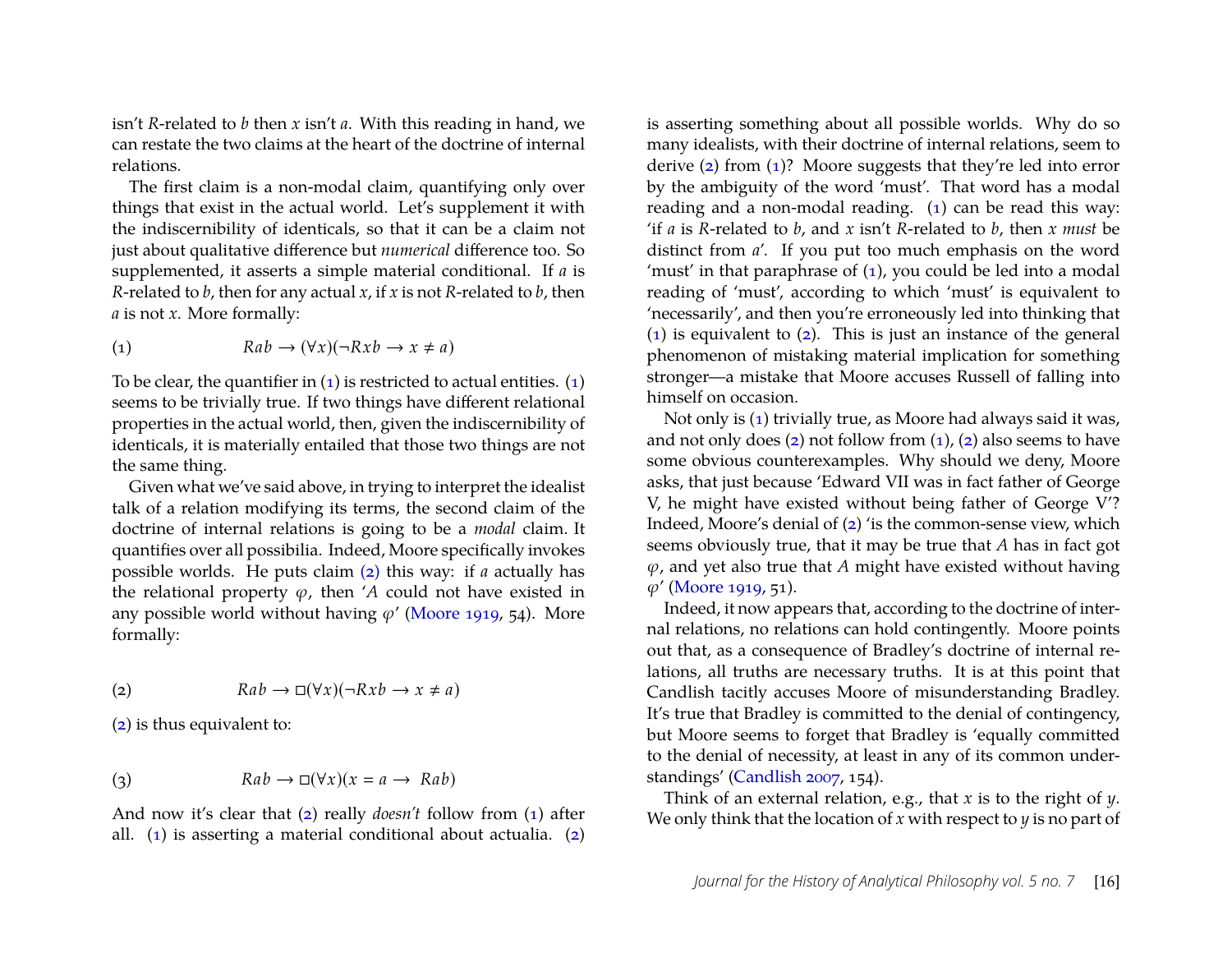its nature, and therefore that the relation is external, because we have abstracted *x* away from its context [\(Bradley 1897,](#page-19-0) 577–78) we have ripped it apart from its background. Moore rightly took this to be an attack on contingency, because it seemingly left all properties as essential. Candlish points out that it was also an attack on *necessity*. We shouldn't talk about necessary properties *or* contingent properties because all of this presupposes that we can distinguish an object from its properties, which can only be done at the cost of a vicious abstraction.

But Candlish's qualification of Bradley's position doesn't defend Bradley against Moore. Bradley does think, as we've seen, that the doctrine of internal relations is *truer*than the posit of any external relation. And thus, some very common-sense propositions, such as the proposition that Edward VII might not have had children, will turn out to be less true than some very surprising propositions, such as the proposition that Edward VII is the father of George V in all possible worlds in which he exists at all! Even if Bradley isn't saying that the more surprising claim is true and that the common-sense claim is false, he *is* saying that the more surprising claim is *more true* than the common-sense claim. This is how Moore seeks to reduce the position to absurdity, and the attempt isn't undermined by any of Candlish's observations about Bradley.

#### <span id="page-17-0"></span>**9. Restoring the Standard Narrative**

Russell and Moore's attacks on Bradley were germane. They realised that Bradley wasn't really committed to the complete truth of the doctrine of internal relations, but attacked him for thinking that internal relations are *truer* than external ones.

This much seems to demonstrate that Candlish's critique of Russell and Moore was unfair. They *had* understood their Bradley, at least as well as Candlish had. They *had* understood that the doctrine of internal relations was only intended as a ladder to be kicked away. They had understood the true ramifications of Bradley's existence monism. Jonathan Schaffer's critique of Russell and Moore had less to do with their alleged misunderstanding of Bradley, and more to do with their alleged misrepresentation of the historical tradition of monism.

Accordingly, Schaffer can now respond: Russell and Moore might have got their *Bradley* right—Schaffer doesn't claim that Bradley was a priority monist<sup>[20](#page-17-1)</sup>—but they *were* wrong to think that Bradley was representative of the monists in *general*. And yet, upon an appreciation of the existence monistic theory of truth, as understood by Candlish, Russell, and by Moore, it should become clear that the historical threads that Schaffer seizes upon, to substantiate his historical contention, all turn out to be, at least potentially, deceptive.

Bradley himself—despite his existence monism—can talk about the priority of the whole to the parts. He thinks that that doctrine is a partial truth. Not the whole truth, but truer than talking of the priority of the parts to the whole. The priority of the whole to the parts is what gets you thinking in a direction that might lead you to the ultimate truth of existence monism. The same can be said about the doctrines of organic unity, and the world as an integrated system. The same can be said about the doctrine of internal relations itself. These doctrines are about as true as a doctrine can be before realising the unreality of all relations, which is, in turn, as true a thought as we can ever arrive at, for Bradley.

When Joachim, who adopts Bradley's monistic theory of truth, speaks about the priority of the whole to the parts, you shouldn't take him at face value. As far as he's concerned, nothing that he says is wholly true. When a British idealist speaks about parts and wholes, don't infer that they're not existence monists; the most you can infer is that they think that some ways of talking about parts and wholes are, at least, *more true* than other ways.

<span id="page-17-1"></span><sup>&</sup>lt;sup>20</sup>At least not in [Schaffer](#page-20-6) [\(2010b\)](#page-20-6), though he does seem to claim that he was in [Schaffer](#page-20-11) [\(2010a\)](#page-20-11).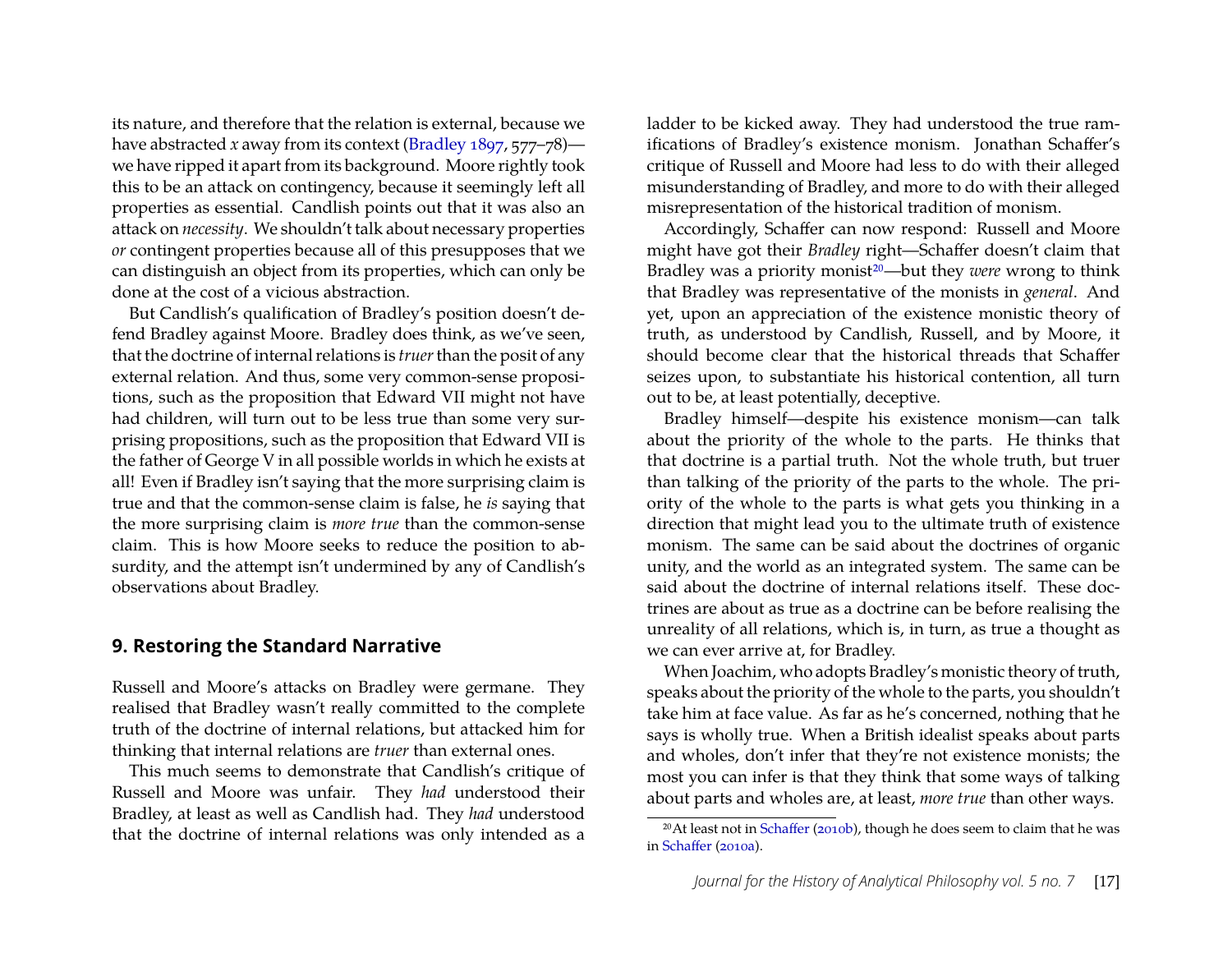For Bradley and Joachim, complete truth is a regulative ideal that we can never attain, but we can get ever closer to it. Discourse is divided into levels, each one truer than the last. If this division of discourse into levels, itself, isn't the whole truth, it's based on a metaphysical outlook that's about as close to the whole truth as we humans can get. According to that hierarchy, notions such as the priority of the whole to the parts, and the organic unity of the whole, achieve a very high degree of truth. And thus, we shouldn't be surprised to hear those words from existence monists.

It's not fair or right to paint Bradley as some idiosyncratic outsider to the tradition—one of the few existence monists in a sea of priority monists. Bradley is widely thought to have been the most influential of the British Idealists [\(Candlish and Basile](#page-19-11) [2013\)](#page-19-11). He was the first philosopher to be singled out by a British monarch for the very rare honour of the Order of Merit. He was universally revered by his peers. G. F. Stout had reportedly said of Bradley's *Appearance and Reality* that it 'had done as much as is humanly possible in ontology.'[21](#page-18-1) Joachim, whose talk of the priority of the whole was pointed to by Schaffer as evidence of his priority monism, was clearly trying to flesh out a theory of truth to accompany *Bradley's* idealism<sup>[22](#page-18-0)</sup>, which is exactly why

we should take his talk of wholes and parts with a pinch of salt.

I'm yet to see compelling evidence that priority monism isn't, in the most part at least, the invention of Jonathan Schaffer (obviously, there may have been *some* historical precursors, I don't want to make too general a claim). To be fair to Schaffer, he is open to this possibility:

I have argued that the priority reading is more charitable and provides a better textual fit. But perhaps closer readings of the relevant texts will reveal that both *Priority* and *Existence Monism* are interwoven into the monistic tradition. If so, then I would suggest that *Priority Monism* is the strand of the monistic tradition worth reviving. Or perhaps closer readings will reveal that the traditional monists—despite the passages I have cited—have all been existence monists after all. If so, I would still recommend the question of fundamental mereology as an intrinsically interesting question in its own right, albeit one with less historical depth. [\(Schaffer 2010a,](#page-20-11) 70–71)

Schaffer was wrong to think that analytical philosophy was 'born in sin' [\(2010a,](#page-20-11) 46). His claim is grounded in the narrative that Russell and Moore gave 'birth' to analytical philosophy in rebellion against monism, all the while misinterpreting what monism *was*, mistaking priority monism for existence monism. Schaffer is right to recommend the question of fundamental mereology as intrinsically interesting, but analytic philosophy can't be criticised for ignoring priority monism (however plausible it may or may not be) before it was ever clearly articulated. Analytic philosophy was born in the denial of a very prevalent and deeply troubling *existence* monism. That denial was insightful.

<span id="page-18-1"></span><span id="page-18-0"></span><sup>21</sup>As quoted, via Russell, in [Hylton](#page-20-4) [\(1990,](#page-20-4) 44).

 $22$ Joachim [\(1906,](#page-20-20) 4) claims that his theory of truth had been greatly influenced by Bradley and Bosanquet. He also claims that his theory benefited greatly from suggestions made to him by Bradley [\(Joachim 1906,](#page-20-20) 85). One might think that Bradley held a correspondence theory of truth, rather than a degree theory, since that's how he seems to present matters in his *Principles of Logic* [\(Bradley 1883\)](#page-19-4). But it certainly isn't how things appear in *Appearance and Reality*. Indeed, in that book, he appears to hold just the sort of theory that Joachim would later advance, and which I have attributed to Bradley in the body of this paper. Thoughts receive a degree of truth corresponding to how much of the Absolute that they manage to encapsulate. Baldwin [\(1991\)](#page-19-12) and Candlish [\(1989\)](#page-19-13) both provide (somewhat conflicting sets of) evidence to suggest that there was either no turn-around, or less of a turn-around than there may seem to have been between Bradley's two books. The evidence

includes a clarification that Bradley, himself, makes in a footnote to a later edition of *The Principles of Logic* [\(Candlish 1989,](#page-19-13) 336), regretting the somewhat indelicate way he had initially presented matters; which he ultimately excuses himself for, since *Principles of Logic* wasn't really a work of metaphysics, but a work dedicated to logic (see also [Candlish 1998,](#page-19-14) 148–51).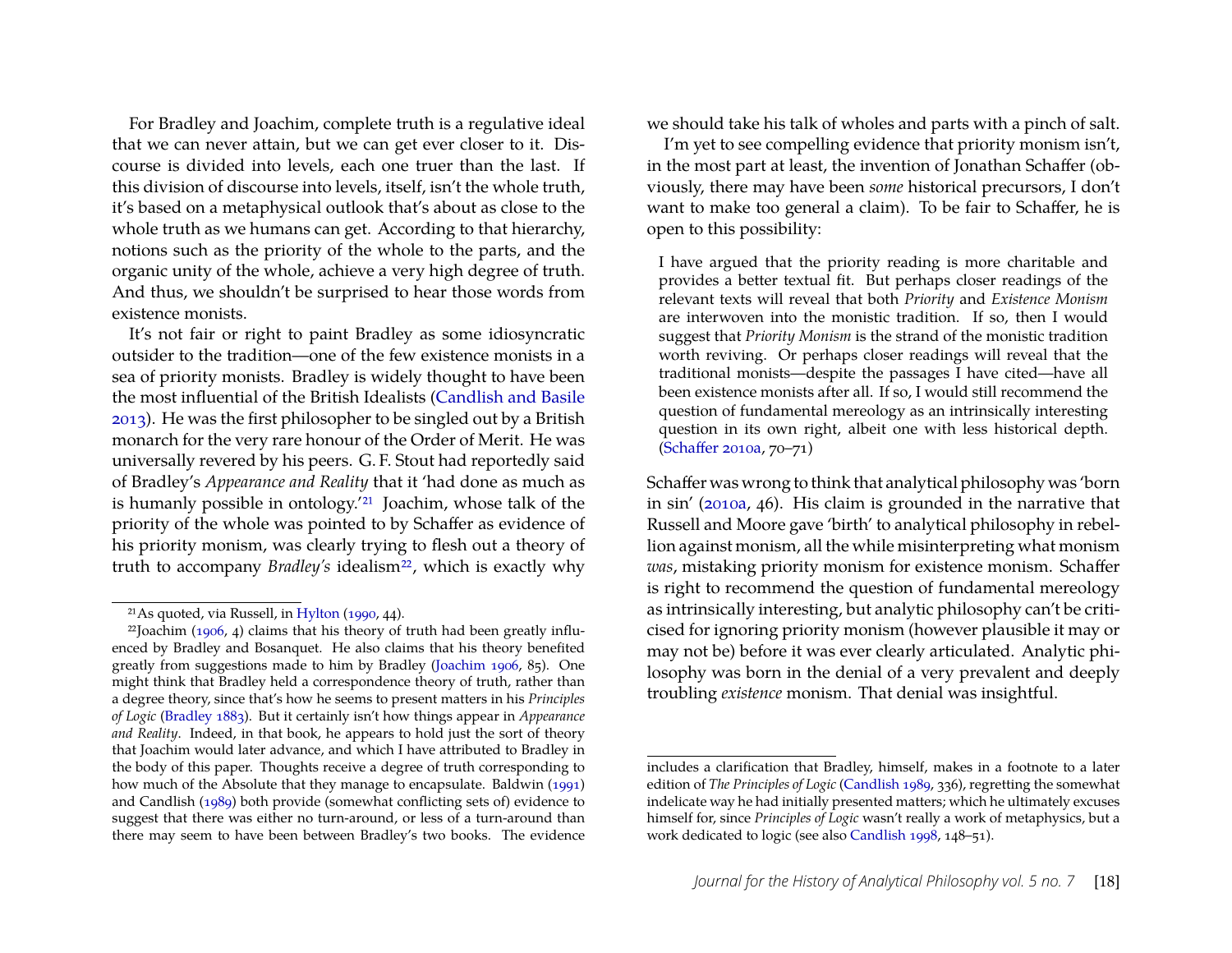My point isn't to argue with Schaffer's priority monism.[23](#page-19-15) My aim is merely to restore the narrative that Schaffer calls a 'creation myth'. The creation narrative that analytic philosophers tell themselves about their own intellectual tradition is a story with vague boundaries, but one central thread is that Russell and Moore successfully dealt a serious blow to British Idealism. That central thread has been disputed by Candlish and Schaffer.

I respond: contra *Candlish*, Russell and Moore *hadn't* misread Bradley (at least, not if Candlish hasn't). They understood that Bradley's doctrine of internal relations was merely intended as a ladder to be kicked away—at the very least, their arguments against Bradley don't assume otherwise. Contra *Schaffer*, we have no compelling reason to think that Russell and Moore ignored a central strand of the monistic tradition. In fact, it may well be that priority monism was never clearly articulated or endorsed before Schaffer. In any event, analytic philosophy wasn't born in sin.

#### **Acknowledgements**

Thanks to Jonathan Schaffer for patiently providing comments on an earlier draft, to Fraser MacBride (for discussing many of these issues with me at length, a number of years ago), to various anonymous reviewers, and to Kevin Klement

#### **Samuel Lebens** University of Haifa samuel\_lebens@hotmail.com

### **References**

- <span id="page-19-10"></span>Adams, Robert M., 1974. 'Theories of Actuality.' *Noûs* 8: 211–31.
- <span id="page-19-12"></span>Baldwin, Thomas, 1991. 'The Identity Theory of Truth.' *Mind* 100: 35–52.
- <span id="page-19-4"></span>Bradley, F. H., 1883. *The Principles of Logic*. London: Kegan Paul, Trench, and Co.
- <span id="page-19-0"></span>, 1897. *Appearance and Reality: A Metaphysical Essay*, 2nd ed. London: Allen and Unwin, 1916. First published 1897.
- <span id="page-19-3"></span>, 1906. 'On Floating Ideas and the Imaginary.' *Mind* 15: 445–72.
- <span id="page-19-7"></span>, 1909a. 'Coherence and Contradiction.' *Mind* 18: 489–508.
- <span id="page-19-9"></span>, 1909b. 'On Truth and Coherence.' *Mind* 18: 329–42.
- <span id="page-19-1"></span>, 1910. 'On Appearance, Error and Contradiction.' *Mind* 19: 153–85.
- <span id="page-19-6"></span>, 1911. 'On Some Aspects of Truth.' *Mind* 20: 305–41.
- <span id="page-19-8"></span>, 1924. 'Relations.' In [Bradley](#page-19-2) [\(1935\)](#page-19-2), pp. 629–76.
- <span id="page-19-2"></span>, 1935. *F. H. Bradley: Collected Essays*, Oxford: Clarendon Press.
- <span id="page-19-13"></span>Candlish, Stewart, 1989. 'The Truth About F. H. Bradley.' *Mind* 98: 331–48.
- <span id="page-19-14"></span>, 1998. 'The Wrong Side of History: Relations, the Decline of British Idealism, and the Origins of Analytic Philosophy.' In [Stock](#page-20-24) [\(1998\)](#page-20-24), pp. 111–51.
- <span id="page-19-5"></span>, 2007. *The Russell/Bradley Dispute and Its Significance for Twentieth Century Philosophy*. Basingstoke: Palgrave Macmillan.
- <span id="page-19-11"></span>Candlish, Stewart and Pierfrancesco Basile, 2013. 'Francis Herbert Bradley.' In *Stanford Encyclopedia of Philosophy*, [https:](https://plato.stanford.edu/entries/bradley/)

<span id="page-19-15"></span><sup>23</sup>Even if we think that the notion of Schaffer-dependence is somewhat under-defined, he has a host of other arguments: arguments from quantum entanglement, from the possibility of a gunky universe [\(Schaffer 2010a\)](#page-20-11), and 'from nomic integrity', which is based upon the claim that the fundamental laws of nature govern the temporal evolution of *the cosmos as a whole* [\(Schaffer](#page-20-23) [2013\)](#page-20-23).